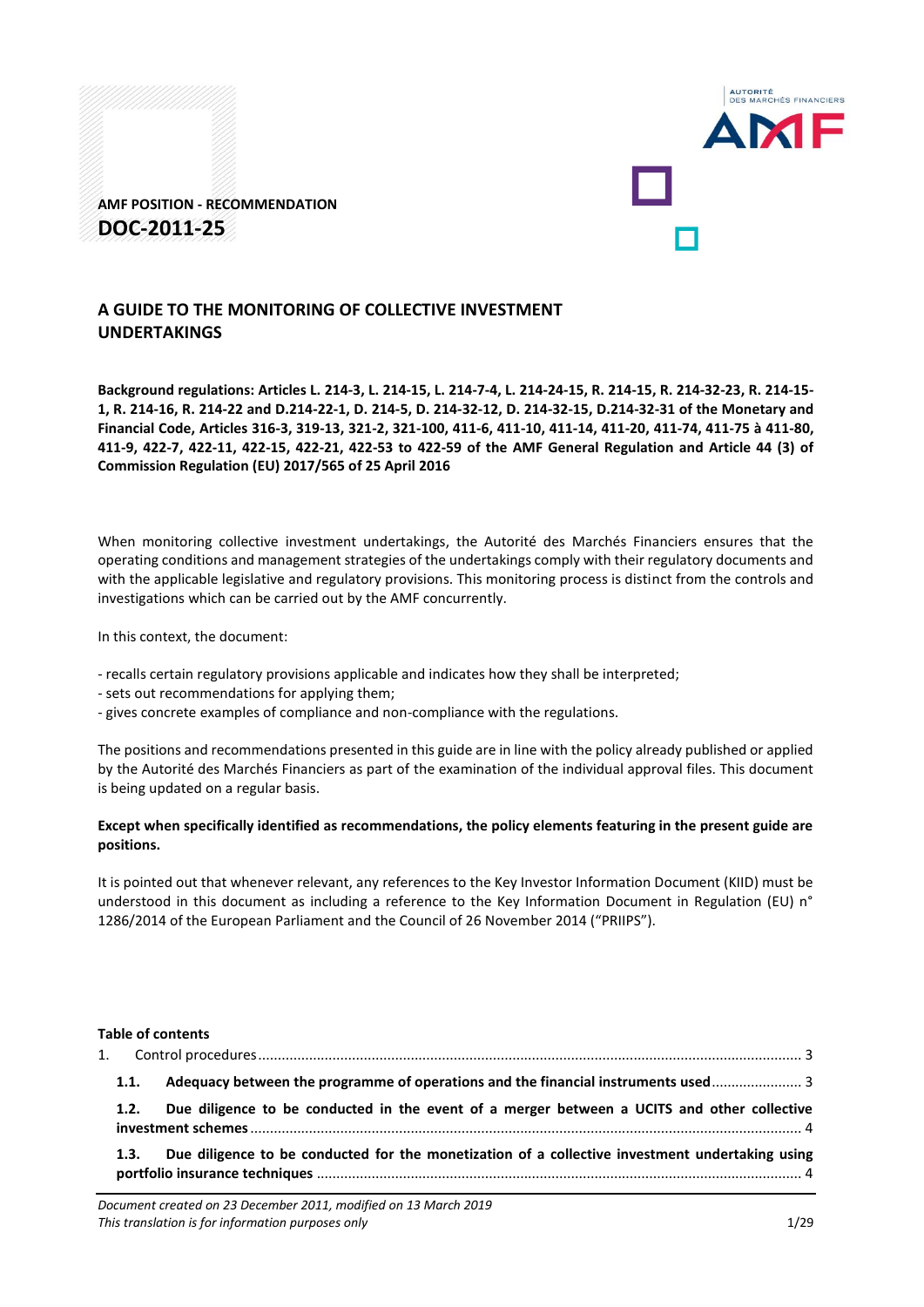

|    | 1.4.<br>index |    | Due diligence to be conducted when using financial contracts the underlying of which is a real estate                                                                                                                 |
|----|---------------|----|-----------------------------------------------------------------------------------------------------------------------------------------------------------------------------------------------------------------------|
|    | 1.5.          |    | Due diligence to be conducted when introducing gates in real estate funds, professional real estate                                                                                                                   |
|    | 1.5.1.        |    |                                                                                                                                                                                                                       |
|    | 1.5.2.        |    |                                                                                                                                                                                                                       |
|    | 1.5.3         |    |                                                                                                                                                                                                                       |
|    | 1.5.4.        |    |                                                                                                                                                                                                                       |
|    | 1.5.5.        |    |                                                                                                                                                                                                                       |
|    | 1.5.6.        |    |                                                                                                                                                                                                                       |
|    | 1.6.          |    |                                                                                                                                                                                                                       |
| 2. |               |    |                                                                                                                                                                                                                       |
|    | 2.1.          |    | Managing the fund in the investors' interest and minimum amount of assets under management  8                                                                                                                         |
|    | 2.2.          |    | Executing significant redemptions orders, in particular when the collective investment undertaking is                                                                                                                 |
|    | 2.3.          |    |                                                                                                                                                                                                                       |
|    | 2.4.          |    |                                                                                                                                                                                                                       |
|    | 2.5.          |    |                                                                                                                                                                                                                       |
| 3. |               |    |                                                                                                                                                                                                                       |
|    | 3.1.          |    | Must the replicated collective investment undertaking be approved by the AMF?  13                                                                                                                                     |
|    | 3.2.          |    |                                                                                                                                                                                                                       |
|    | 3.3.          |    |                                                                                                                                                                                                                       |
|    | 3.4.          |    |                                                                                                                                                                                                                       |
|    | 3.5.          |    |                                                                                                                                                                                                                       |
|    | 3.6.          |    | What is implied by the legal nature of the replicated and split collective investment undertakings,<br>provided for in Articles D. 214-5, D. 214-8, D. 214-32-12 and D. 214-32-15 of the Monetary and Financial Code? |
|    | 3.7.          |    |                                                                                                                                                                                                                       |
|    | 3.8.          |    | Are Instructions 2011-19 and 2011-20 applicable in the event of a merger decided pursuant to the<br>second paragraph of Article L. 214-8-7 or the second paragraph of Article L. 214-24-41 of the Monetary and        |
|    | 3.9.          | 17 | Does a demerger decided pursuant to Article L. 214-8-7 or Article L. 214-24-41 of the Monetary and<br>Financial Code give investors in the split collective investment undertaking the right to exit free of charge?  |
|    | 3.10          |    |                                                                                                                                                                                                                       |
|    | 3.11          |    | Can past performances of the split collective investment undertaking be mentioned in the documents<br>(prospectus, marketing materials, etc.) of the replicated collective investment undertaking?  18                |
|    | 3.12          |    |                                                                                                                                                                                                                       |
| 4. |               |    |                                                                                                                                                                                                                       |
|    | 4.1.          |    |                                                                                                                                                                                                                       |
|    | 4.2.          |    |                                                                                                                                                                                                                       |
|    |               |    |                                                                                                                                                                                                                       |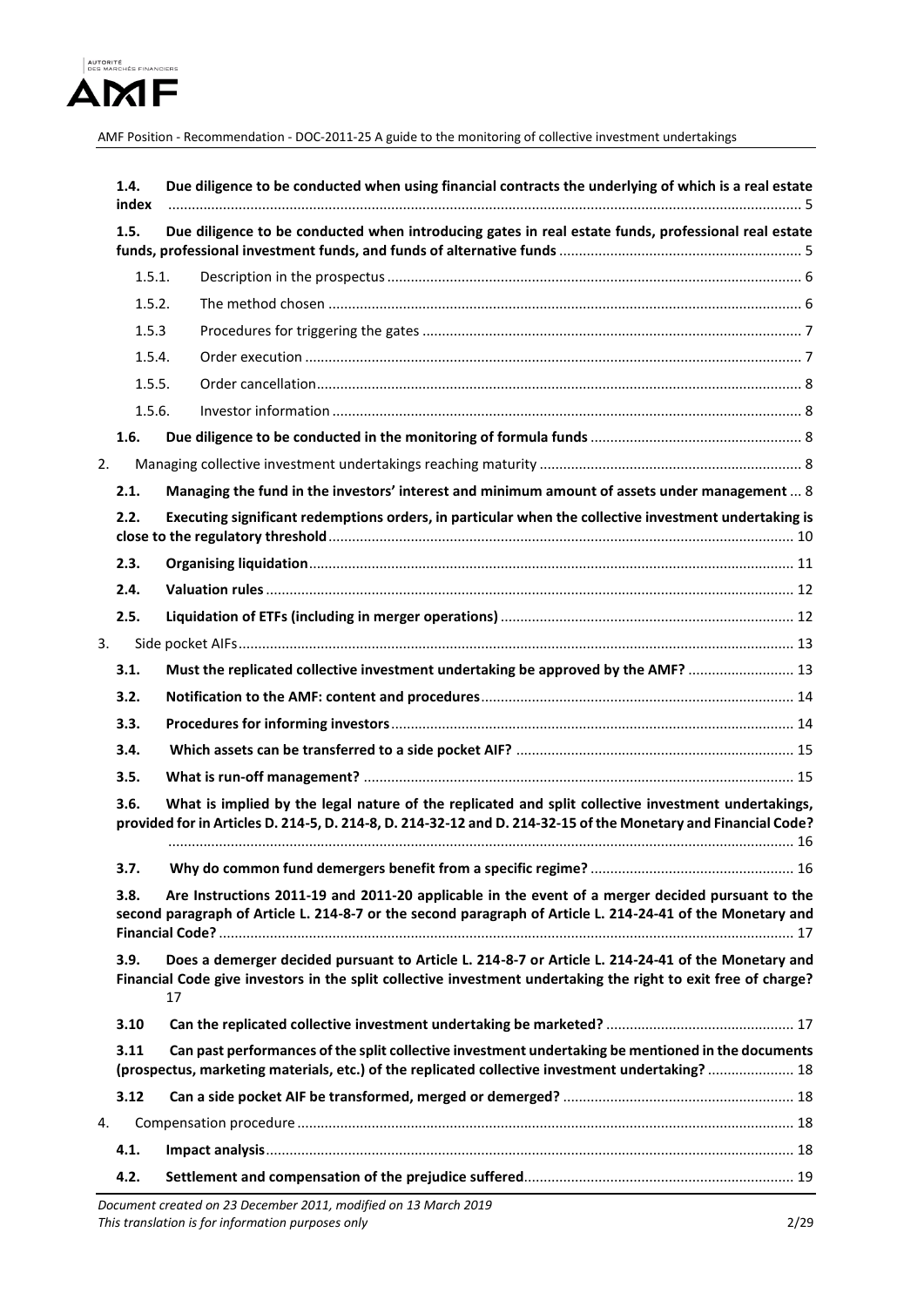

| 5. |      |                                                                                                                                                                                                            |  |  |  |  |
|----|------|------------------------------------------------------------------------------------------------------------------------------------------------------------------------------------------------------------|--|--|--|--|
|    | 5.1. |                                                                                                                                                                                                            |  |  |  |  |
|    | 5.2. | Compliance with the rules imposed by the categorisation or set out in the key investor information                                                                                                         |  |  |  |  |
|    | 5.3. |                                                                                                                                                                                                            |  |  |  |  |
|    | 5.4. |                                                                                                                                                                                                            |  |  |  |  |
|    | 5.5. | Offsetting exposure to index futures with a basket of equities as part of the commitment calculation                                                                                                       |  |  |  |  |
|    | 5.6. |                                                                                                                                                                                                            |  |  |  |  |
|    | 5.7. |                                                                                                                                                                                                            |  |  |  |  |
|    | 5.8. |                                                                                                                                                                                                            |  |  |  |  |
| 6. |      |                                                                                                                                                                                                            |  |  |  |  |
|    | 6.1. | Determining the investment objective on the basis of market assumptions made by the management                                                                                                             |  |  |  |  |
|    | 6.2. | Consistency of certain types of UCITS transformations or of certain movements in liabilities with the                                                                                                      |  |  |  |  |
|    | 6.3. |                                                                                                                                                                                                            |  |  |  |  |
|    | 6.4. |                                                                                                                                                                                                            |  |  |  |  |
|    | 6.5. | Consistency of the information provided in the key investor information document (KIID) and in the<br>prospectus with the information disseminated in the marketing materials of the collective investment |  |  |  |  |
|    | 6.6. |                                                                                                                                                                                                            |  |  |  |  |
|    | 6.7. | Transformation of a fund established with a pre-determined time horizon (excluding formula funds)                                                                                                          |  |  |  |  |
| 7. |      |                                                                                                                                                                                                            |  |  |  |  |

## <span id="page-2-0"></span>1. CONTROL PROCEDURES

<u>.</u>

#### <span id="page-2-1"></span>**1.1. Adequacy between the programme of operations and the financial instruments used**

Scope: Collective investment undertakings

Pursuant to Articles 316-3 and 321-2 of the AMF General Regulation, the asset management company approval application file shall include "a programme of operations for each of the services that [it] intends to provide, specifying the conditions in which it expects to provide those services and indicating the type of transactions envisaged and its organisational structure." Moreover, Article 6 of Chapter II, Title 1 of Instruction 2008-03<sup>1</sup> stipulates that the programme of operations "is adapted to both the portfolios managed and the instruments used as part of the management strategy implemented by the company (…)."

<sup>&</sup>lt;sup>1</sup> Instruction AMF DOC- 2008-03 - Approval procedures for asset management companies, disclosure requirements and passport.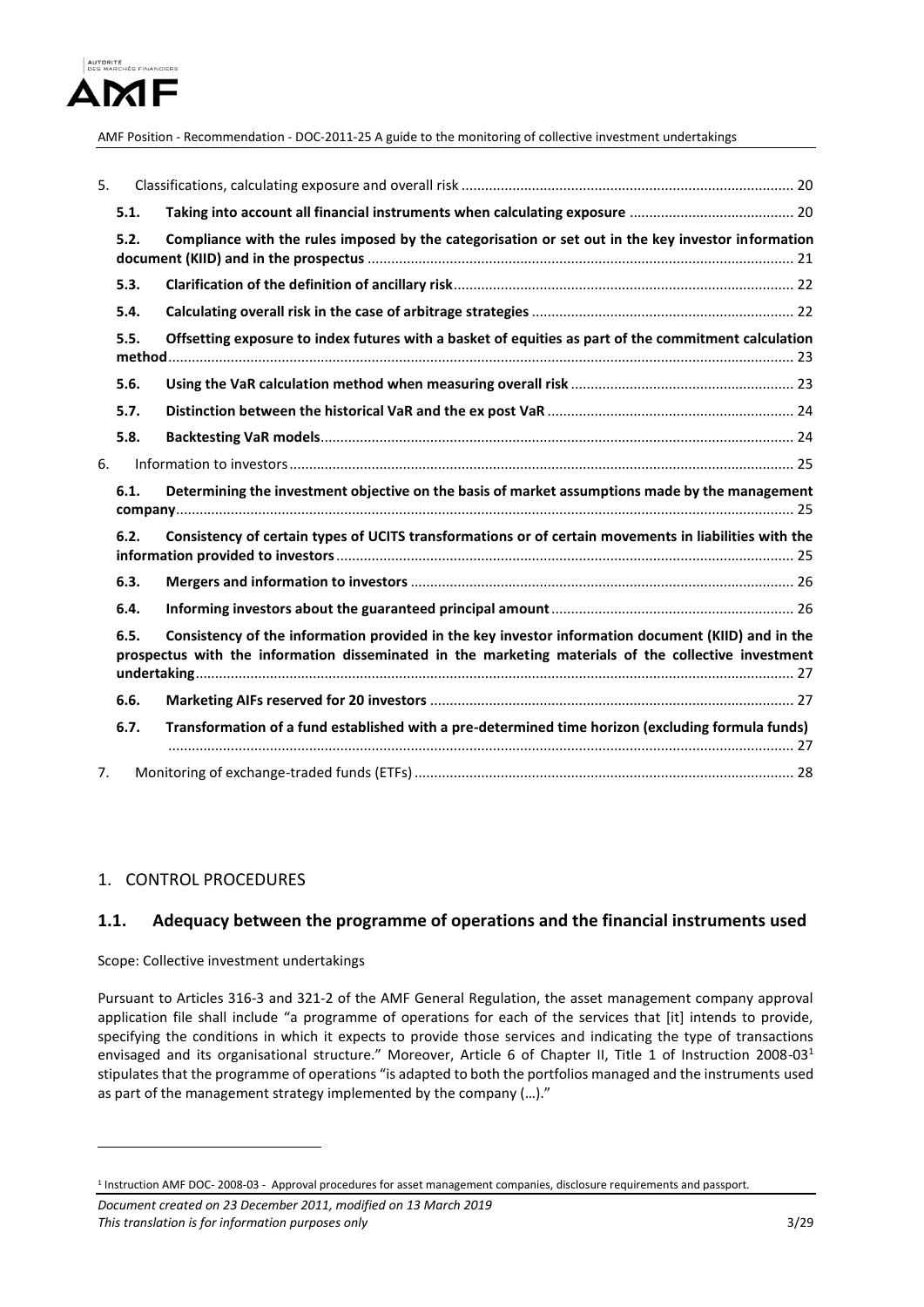

It is the duty of the asset management company to ensure that the type of financial instruments used is consistent with the management strategies implemented on the first hand, and that its organisational structure is adapted to the means at its disposal on the other hand. Peculiar attention must be paid to the ability of the asset management company to identify the risks linked to the financial instruments used and the strategies implemented and to value these financial instruments in an independent and accurate manner. In particular, the analysis cannot possibly rely only on the legal characterisation (equities, bonds) of the securities acquired.

For instance, an asset management company whose programme of operations restricts itself to describing the procedures for using listed financial instruments and simple futures financial instruments cannot use exotic options or structured products containing derivatives (such as complex EMTN or structured certificates) when managing its collective investment undertakings if it fails to describe the means necessary to operate this activity in the programme of operations. Conversely, the asset management company can update its programme of operations, pending prior approval by the Autorité des Marchés Financiers, so as to acquire the right to conduct such activities.

Specific case of derivatives on hedge fund indexes

Collective investment undertakings are entitled to use derivatives on hedge fund indexes, provided that the programme of operations of the asset management company qualifies for the use of financial contracts, also referred to as "financial instrument derivatives."

Using this option requires the asset management company to check that the index complies with the criteria according to which it can be characterised as a financial index, pursuant to Article R. 214-16 of the Monetary and Financial Code. In this context, the asset management company must check in collaboration with the Autorité des Marchés Financiers that it has the required organisational structure, human and technical means to operate as an "alternative fund of funds."

Finally, it is recalled that the key investor information document and the prospectus of the collective investment undertaking must provide adequate information.

## <span id="page-3-0"></span>**1.2. Due diligence to be conducted in the event of a merger between a UCITS and other collective investments**

#### Scope: UCITS

<u>.</u>

Pursuant to article 411-3 of the AMF General Regulation, a UCITS cannot transform itself into a different collective investment and cannot possibly undergo a transformation having equivalent effects. Accordingly, it is excluded that a UCITS be split, being replaced by a UCITS and a different collective investment.<sup>2</sup>

However, a UCITS may merge with a different UCITS or another collective investment.

If the absorbed fund is a UCITS, the management company shall ensure, prior to the merger, that the countries in which the absorbed UCITS is marketed are countries in which the receiving UCITS is marketed.

## <span id="page-3-1"></span>**1.3. Due diligence to be conducted for the monetization of a collective investment undertaking using portfolio insurance techniques**

Scope: Collective investment undertakings

Certain UCITS and AIFs apply a portfolio insurance-type technique (e.g. CPPI).

 $2$  Excluding the specific regime governing side pocket funds.

*Document created on 23 December 2011, modified on 13 March 2019 This translation is for information purposes only* 4/29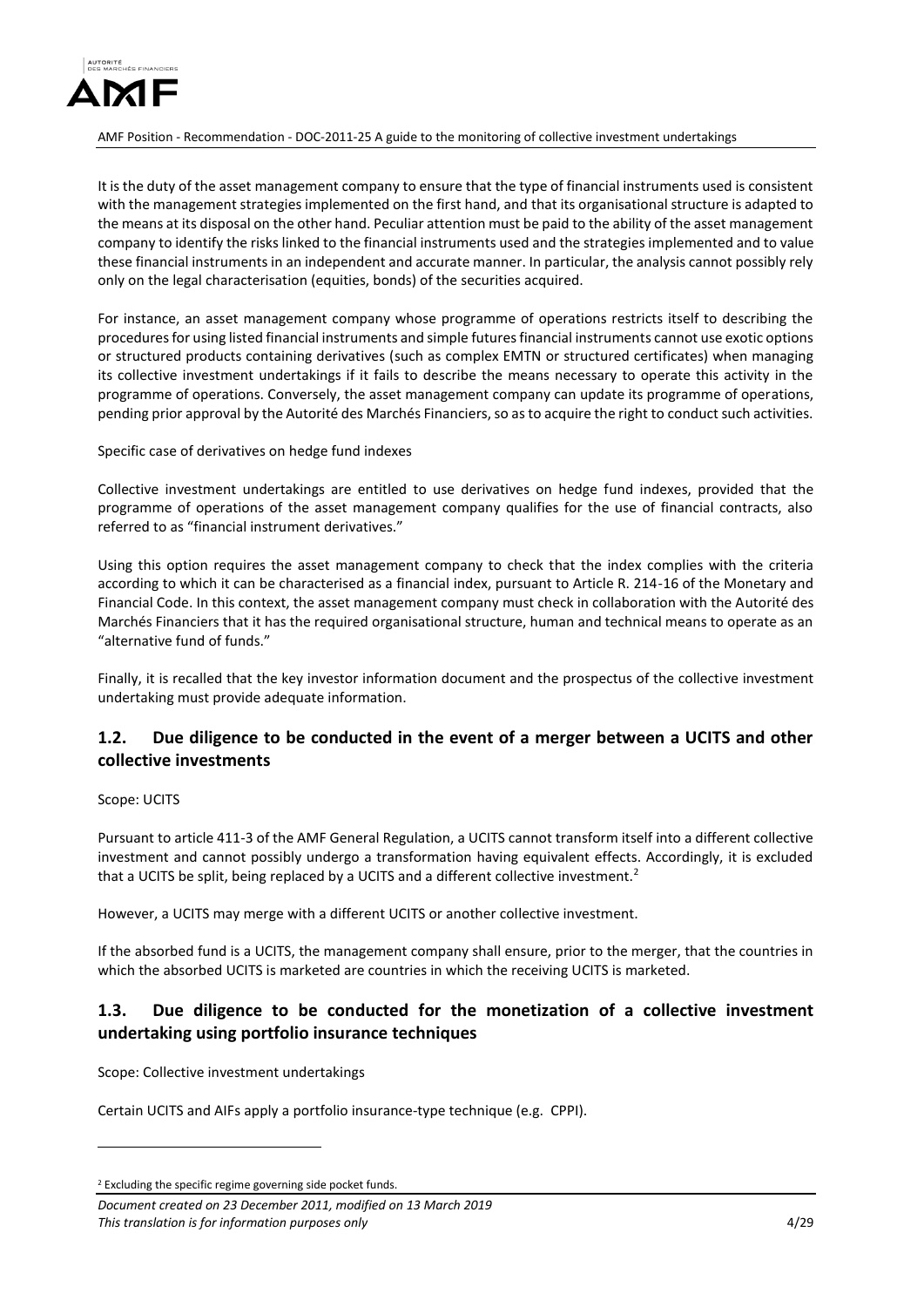

In such cases, one of the risks associated with this type of management is the risk of monetization.

The asset management company must act in the best interests of investors. Among other things, it must:

- study the likelihood of the UCITS or AIF being exposed to risky assets once again;
- determine whether there are grounds or not to carry out a transfer or dissolution of the UCITS or AIF.

This approach must make it possible to avoid any situation in which the monetarized UCITS or AIF no longer delivers any performance, for example, without any prospect of change.

As a general rule, all management companies must consider whether it is appropriate to accept subscriptions to a UCITS or AIF whose performance is very limited due to a cushion that has become too small.

## <span id="page-4-0"></span>**1.4. Due diligence to be conducted when using financial contracts the underlying of which is a real estate index**

Scope: Collective investment undertakings

In order to be eligible as underlying assets to the financial contracts (or financial instrument derivatives) entered into by a collective investment undertaking, financial indexes must meet the requirements set out in I of Article R214-16 and in I of Article R.214-22 or in Article R. 214-32-25 and in I of Article R. 214-32-30 of the Monetary and Financial Code on the composition and representativeness of the index and its mode of dissemination.

Among financial indexes can be found indexes related to yearly completed real estate transactions completed in a country, a geographical region or a given sector.

Besides, in order to meet its valuation obligation, the management company is required to assess the depth and efficiency of the market for the financial contracts linked to the index chosen.

Consequently, this means that the management company must address both the issue of the eligibility of the index as an asset of a collective investment undertaking and also the depth and efficiency of the market to which it refers. Moreover, management companies are reminded that they must check whether or not using these instruments is compliant with the programme of operations approved by the AMF before they start using them.

Index-tracking UCITS must comply with AMF Position DOC-2013-06 – Exchange-traded funds and other UCITS issues

## <span id="page-4-1"></span>**1.5. Due diligence to be conducted when introducing gates in real estate funds, professional real estate funds, professional investment funds and funds of alternative funds**

Scope: Real estate collective investment undertakings (OPCI)/Professional real estate collective investment undertakings/Professional investment funds/Funds of alternative funds

Introducing gates allows redemptions to be deferred on the basis of several net asset values as soon as they exceed a certain threshold, determined in an objective manner.

Passive management must be compatible with the gates introduced. In that respect, before they implement the gates, management companies are required to contact their depository and the concerned service providers in order to check the compatibility of the contemplated scheme, both as regards flow processing and the information provided to investors.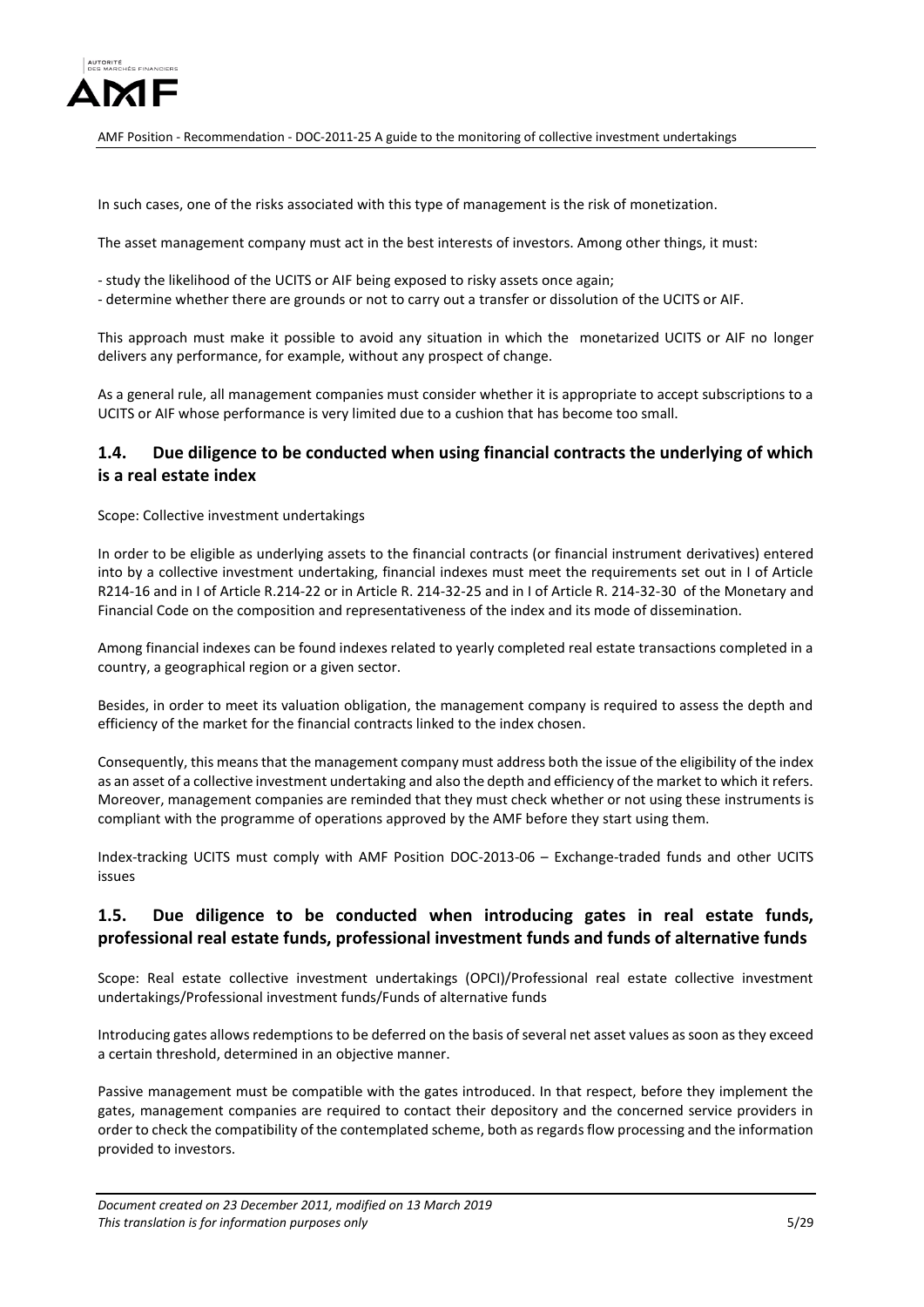

#### <span id="page-5-0"></span>1.5.1. Description in the prospectus

The functioning of the gates must be described accurately in the prospectuses of the AIFs concerned.

#### <span id="page-5-1"></span>1.5.2. The method chosen

The method chosen shall be consistent with the structure of the fund's assets and liabilities.

It is necessary that the threshold above which gates may be activated is not such as to undermine the open nature of the AIFs concerned.

In the case of a professional investment fund or fund of alternative funds whose net asset value is fixed on a monthly basis, this requirement is considered to be complied with when the threshold is not lower than 10% of its net assets. Moreover, management companies shall determine the periodicity for calculating the net asset value when the professional investment fund or the fund of alternative funds uses a gate mechanism. Indeed, while it is possible to introduce gates amounting to 10% of the net assets with a net asset value calculated on a monthly basis, it is impossible to introduce a gate amounting to 0.5% of each daily net asset value as it would result in the professional investment fund or fund of alternative funds losing its open nature.

In the case of real estate funds, excluding professional real estate funds, gating thresholds should enable holders to be repaid at least 2% of the fund's net assets every month, and redemption requests should be executed and settled within one year at most from receipt of the order, including notice periods. This gate threshold is possible only for a real estate fund whose documentation explicitly refers to the illiquid nature of its units or shares.

The level of non-executed orders shall be determined after the end of the period dedicated to centralising the orders. This meets the need to inform the concerned investors at the earliest opportunity and aims to give them the possibility to submit, in compliance with the notice deadlines and if they so wish, a new order for the fraction of non-executed orders (see item on the execution of orders).

The trigger threshold of the gates is calculated on the basis of the amount of redemptions, minus the amount of subscriptions.

• Real estate collective investment undertakings (OPCI)/Professional real estate collective investment undertakings/Funds of alternative funds offering only one category of units:

For such AIFs, the threshold at which the gate is triggered is calculated at the end of the period dedicated to centralising the orders by calculating the number of redemptions minus the number of subscriptions, expressed in terms of shares, in relation to the total number of units of the latest net asset value. The threshold may also be measured in amounts under the following conditions.

• Real estate collective investment undertakings (OPCI)/Professional real estate collective investment undertakings/Funds of alternative funds offering several categories of units:

These AIFs may set different thresholds for triggering the gate depending on the categories of units.

For AIFs of this type, the threshold at which the gate is triggered is measured at the end of the period dedicated to centralising the orders. The redemptions, minus subscriptions, expressed as an amount (number of units multiplied by the latest net asset value), are calculated as a proportion of the latest net asset value.

If indicative net asset values have been calculated previously, they can be endorsed. Overall, the management company shall make the necessary adjustments to determine the reference net assets on the basis of the information it was provided with since the net asset value was last calculated.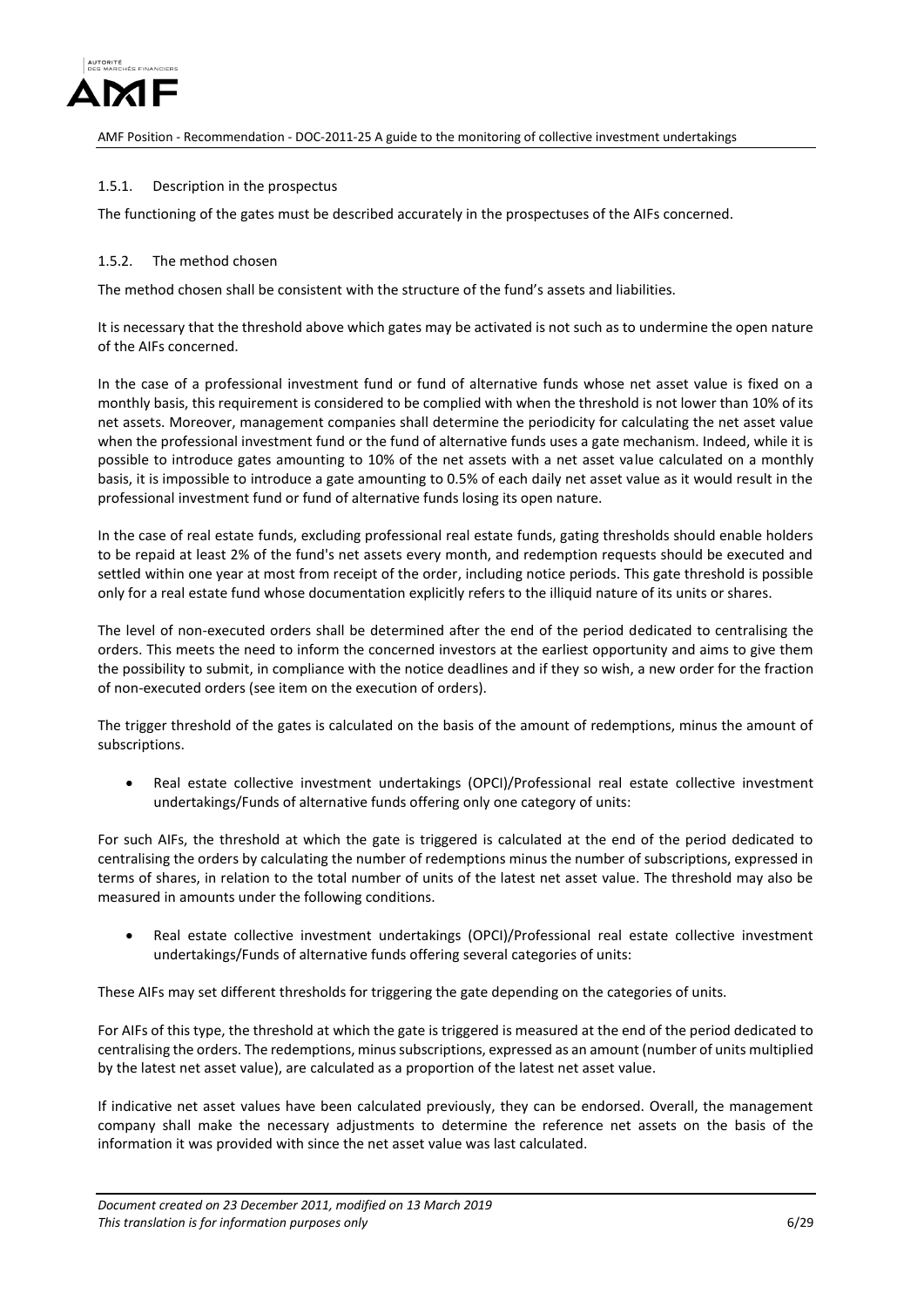

The net asset values used for net redemptions (numerator) expressed in amounts are those related to the net assets used in the calculation (denominator).

Back-and-forth transactions, for a same number of units and executed on the basis of the same net asset value and by a single investor or beneficial owner, are not included in the calculation of the gates. They may escape being fractionated insofar as the prospectus provides for it. This provision allows avoiding that an investor who completes a back-and-forth transaction has its redemption order fractionated while a subscription order of a similar amount offsets the impact of this redemption order on the AIF.

#### <span id="page-6-0"></span>1.5.3 Procedures for triggering the gates

The management company is free to trigger the gate mechanism, as provided for in the prospectus. Before it makes this decision, it shall ensure that the principle of investors' fair treatment is being complied with. It must act in the interest of the remaining investors and avoid the risks of conflicts of interests.

The decision of triggering the gates shall only be made in the interest of the remaining investors. The gates shall not be negotiable by investors submitting orders on the basis of a unique net asset value. Should the management company decide not to trigger the gates for a net asset value, the decision shall be documented and held at the AMF's disposal.

#### <span id="page-6-1"></span>1.5.4. Order execution

Orders exceeding the level at which the gate is triggered are not executed. The rules governing the reduction of orders must ensure that investors leaving the fund are treated fairly. Reducing the orders to the same extent for all investors is usually the most appropriate mechanism. However, it shall be adapted to suit certain complex gate mechanisms such as the schemes under which the orders placed within a certain threshold are executed first and the number of orders exceeding that threshold are reduced in order to meet the gate requirements. Management companies may potentially be required to adapt the characteristics of the fund's units so as to allow partial execution, either by reducing the value of the units or by fractionating them.

Moreover, management companies shall determine and specify in the prospectus of the AIF if the non-executed orders will be cancelled or deferred and executed on the basis of the following net asset value. This point shall be assessed in the light of the overall liquidity management scheme, and more particularly by taking into consideration the consequences resulting from systematically deferring the orders that would help maintain systematic demand for redeeming units in the AIF concerned. Management companies shall also assess the fact that introducing a scheme under which orders are automatically deferred incites investors to bring forward their redemption requests in order to secure a place in the waiting line. As regards this peculiar issue, they shall ensure, together with the relevant market participants (depositaries, centralist,…), that the scheme can be operated.

Where the scheme depends on non-executed orders being deferred and executed on the basis of the following net asset value, deferred orders have no priority over the new redemption orders to be executed on the basis of the current net asset value. Should redemption orders be fractionated once again on the basis of the current net asset value, they shall be fractionated under the same conditions as the new subscription orders. This principle makes it possible once again to avoiding investors who wish to leave the AIF being penalised by redemption orders previously submitted by other investors. It also helps reduce the risk that investors might be tempted to bring forward their redemption orders to secure a place in the waiting line.

Given the necessity to submit orders once again or to defer them, management companies are required to determine a periodicity for determining the net asset value and notice periods which allow investors to submit their orders again. Management companies cannot possibly escape their obligation to inform investors about the mandatory notice periods. The management companies shall provide for arrangements for identifying the deferred orders or the orders that were submitted again in accordance with the mandatory notice period. Investors shall not be penalised by being prevented from deferring their orders or submitting them again on the basis of the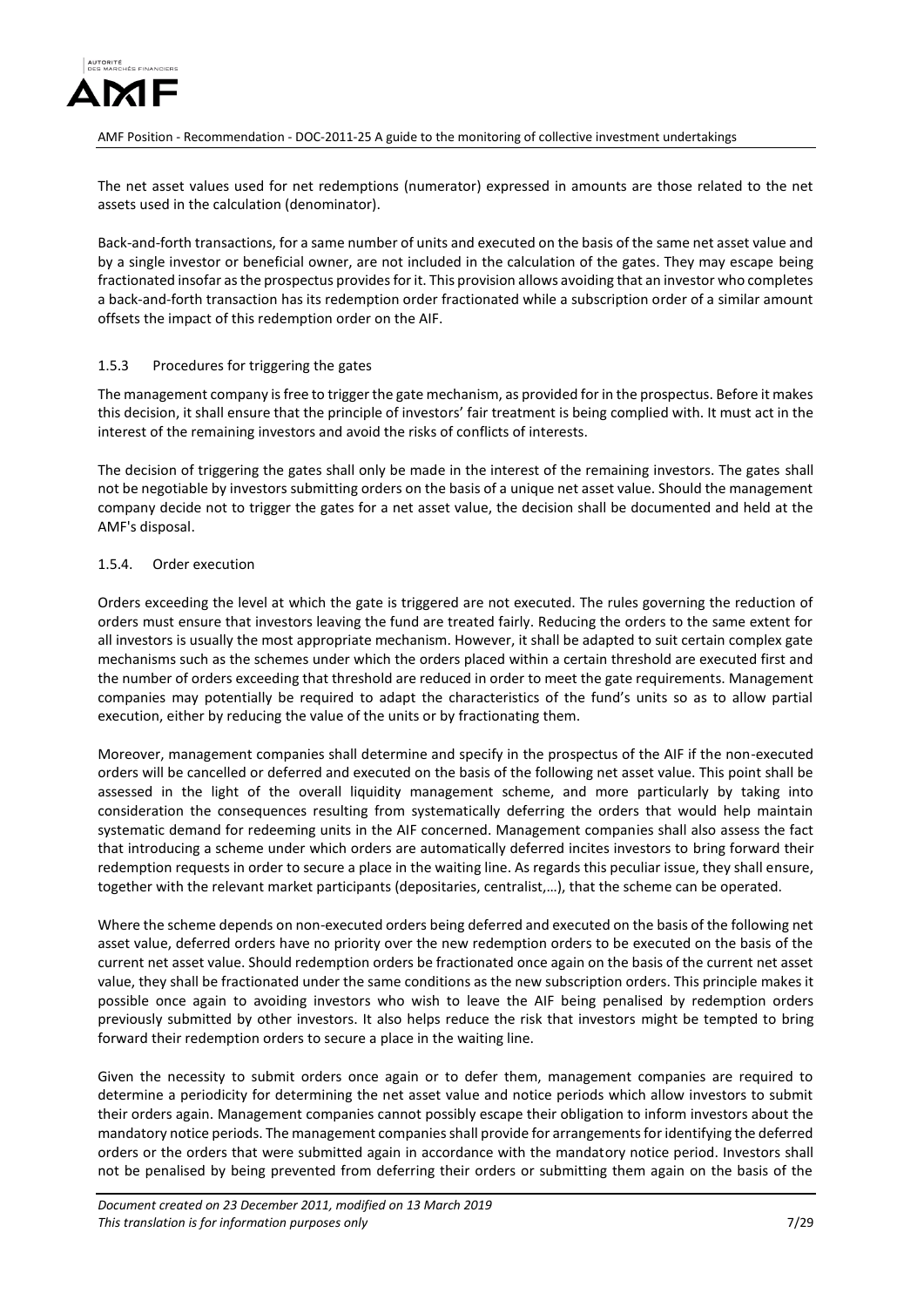

following net asset value. Indeed, it is necessary to comply with this schedule in order to be able to initiate the transactions in the AIF's net assets in a timely manner (the underlying hedge funds for instance).

Introducing gates can prove to be a sensitive issue, for operating reasons, when the frequency for setting the net asset value is high (a daily or weekly frequency for instance).

#### <span id="page-7-0"></span>1.5.5. Order cancellation

The management company shall ensure that orders submitted prior to the order centralisation date cannot possibly be changed, including through cancellation requests which could be assimilated to late trading operations. Moreover, the management company shall not give any details on the level of the subscription and redemption orders placed that would have an investor anticipate whether the gate is likely to be triggered or not.

#### <span id="page-7-1"></span>1.5.6. Investor information

In the event of cancellation, investors of whom a fraction of orders has not been executed shall be informed of it within timeframes allowing them to submit the non-executed orders on the basis of the next net asset value. The procedures for informing investors are provided for in the AIF's prospectus.

## <span id="page-7-2"></span>**1.6. Due diligence to be conducted in the monitoring of formula funds**

When the management company acquires a financial instrument derivative, it must not base itself solely on the valuation from the counterparty, but must perform its own counter-valuation. The difference between the price from the counterparty and that obtained by the internal valuation must be carefully monitored throughout the lifetime of the fund in order to avoid any unjustified leaps in the net asset value<sup>3</sup> linked to any catch-up processes, in particular at maturity, when the valuation of the financial instrument derivatives results from the application of a contractual formula. An inappropriate valuation during the lifetime might lead to any holders making redemptions during this period being penalised by an excessively low valuation.

#### <span id="page-7-3"></span>2. MANAGING COLLECTIVE INVESTMENT UNDERTAKINGS REACHING MATURITY

## <span id="page-7-4"></span>**2.1. Management in the investors' interest and minimum amount of assets under management**

Scope: UCITS/Retail investment funds/Private equity funds/Funds of alternative funds/Professional investment funds/Declared funds

The minimum asset under management thresholds set by the regulations are low: €300,000 for common funds and open-ended investment companies (SICAV).<sup>4</sup> Many management strategies require a higher minimum amount of assets under management in order to be implemented in the interest of the investors. It is the duty of the management company or collective investment undertaking to make the necessary arrangements for:

- identifying the situations under which the fund's net assets are likely to become too low for the fund to be managed in the interest of the investors;

- defining and implementing measures aimed at ensuring that the fund is managed in the interest of the investors: looking for new subscriptions to preserve the fund's net assets at a sufficient level, transformation, mergers or winding-ups if it is impossible to preserve the fund's net assets at a sufficient level.

<u>.</u>

<sup>&</sup>lt;sup>3</sup> This targets any unjustified movements in the net asset value. Some movements in the net asset value may be inevitable at maturity due to the Bid-Mid spread when the fund is not the subject of a bid valuation on the last day, for example.

<sup>4</sup> Except for dedicated funds (Article 422-94 of the AMF General Regulation) and formula funds (Articles 411-21, paragraph 4 and Article 422- 22, paragraph 4 of the AMF General Regulation).

*Document created on 23 December 2011, modified on 13 March 2019 This translation is for information purposes only* 8/29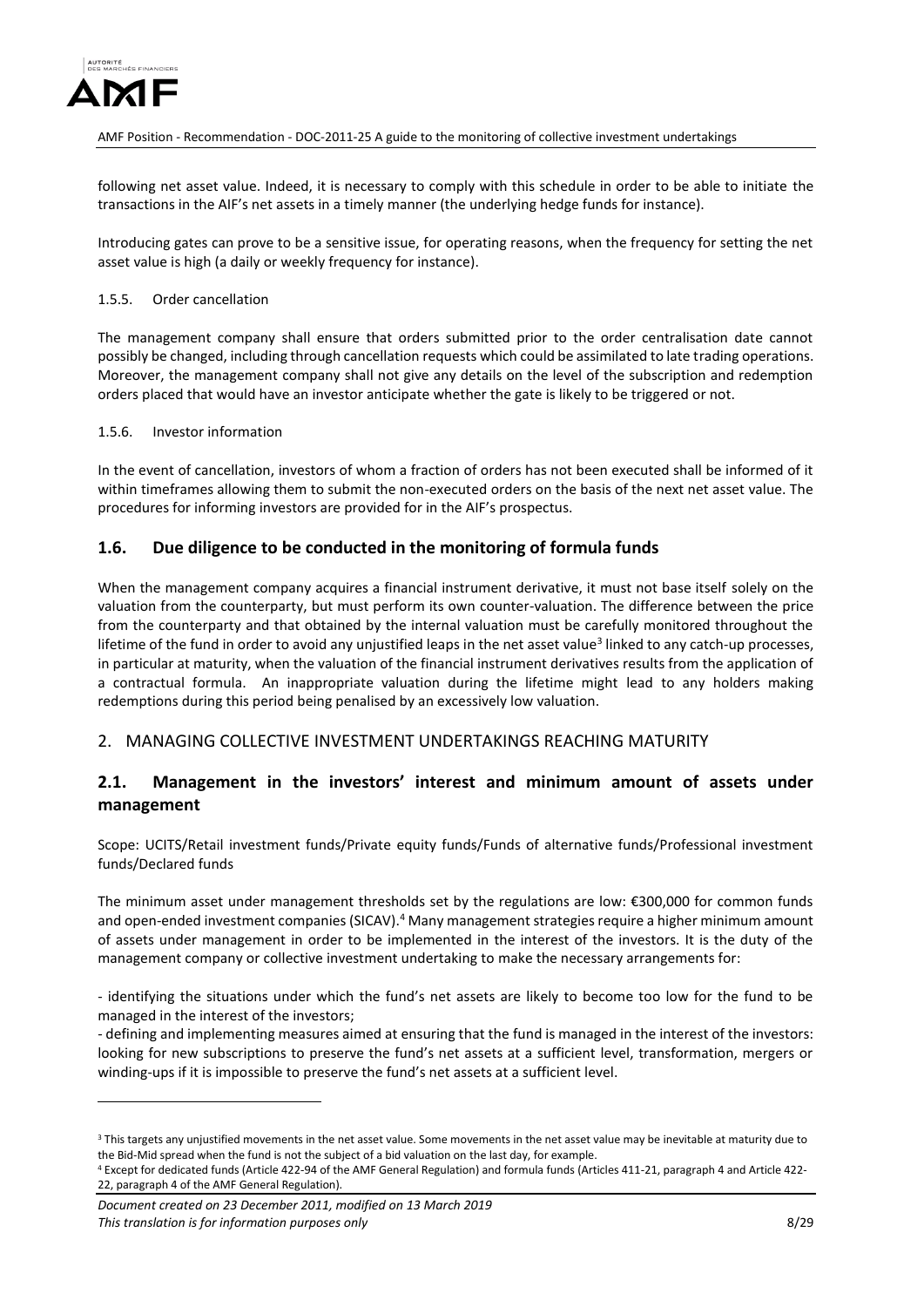

Accordingly, it is not acceptable to wait systematically that the fund's net assets fall below the minimum amount of assets under management before implementing corrective measures. The decisions on the future of a collective investment undertaking shall be made exclusively in the investors' interest and shall by no means give precedence to the interest of the management company over that of the investors.

A management company notes that the fund's net assets are decreasing on a regular basis and that they will inevitably fall below the €300,000 minimum amount of assets under management. It believes that the fund has no commercial future and that is must consequently be liquidated. However, it considers that the fund can still be managed despite the decline in its net assets. The management company does not want to be seen as the party which is initiating the fund's liquidation, fearing this will undermine its image amongst its clients. Accordingly, it decides to wait for the fund's net assets to fall below the €300,000 minimum amount of assets under management and stay below this threshold for more than 30 days before making the decision to liquidate the fund. This allows the management company to present its decision to its clients as the direct consequence of a regulatory provision and not as a decision of its own.

This method is not compliant with the regulation because:

- it leads the management company to give precedence to its own interest (its image amongst customers) over that of the investors in the fund (who, on the one hand, invest in a fund which is soon to be liquidated without knowing it and, on the other hand, will suffer the consequences of the fund's liquidation when submitting their redemption requests in the next few weeks);

- the information provided to investors is not "clear, accurate and non-misleading" since it presents the fund's liquidation as the consequence of a regulatory provision while it is in fact a decision of the management company itself.

Moreover, it is recalled that the management strategy implemented by the collective investment undertaking shall be consistent with the strategy described in the prospectus in all circumstances. The fact that the fund's net assets no longer make it possible to implement the management strategy shall prompt the management company or the fund to ask themselves why they failed to anticipate the situation and to take all the necessary corrective measures.

It does not justify implementing a management strategy that would not be consistent with that defined in the prospectus.

The management strategy implemented by a European Union Equity fund requires that the fund's net assets are at least €10 million. The fund is almost exclusively held by a life-insurance company which marketed it to its clients in the form of unit-linked life insurance contracts. The life-insurance company decides to create units in the fund, which results in the capital of the fund being greatly reduced, though remaining above the €300,000 minimum amount of assets under management. The management company notes that the fund has no future and that outflows from the fund continue. It decides to have the fund invested in monetary assets until its assets under management fall below €300,000 and then liquidate it. The management company fails to inform the remaining investors about this decision and about the change in the management strategy. This method is not compliant with the regulation insofar as:

- the way the fund is managed is not consistent with the content of the prospectus;

- the information provided to investors is not "clear, accurate, and non-misleading".

If the fund's medium-term sustainability is not undermined and if the management strategy is in the interest of the current or future investors, the 30-day period provided for in the regulation can be used to secure new subscriptions.

Conversely, if the fund's medium-term sustainability is undermined, or if the management strategy proposed by the fund is not intended to be continued, the fund can file for transfer (liquidation, merger, demerger or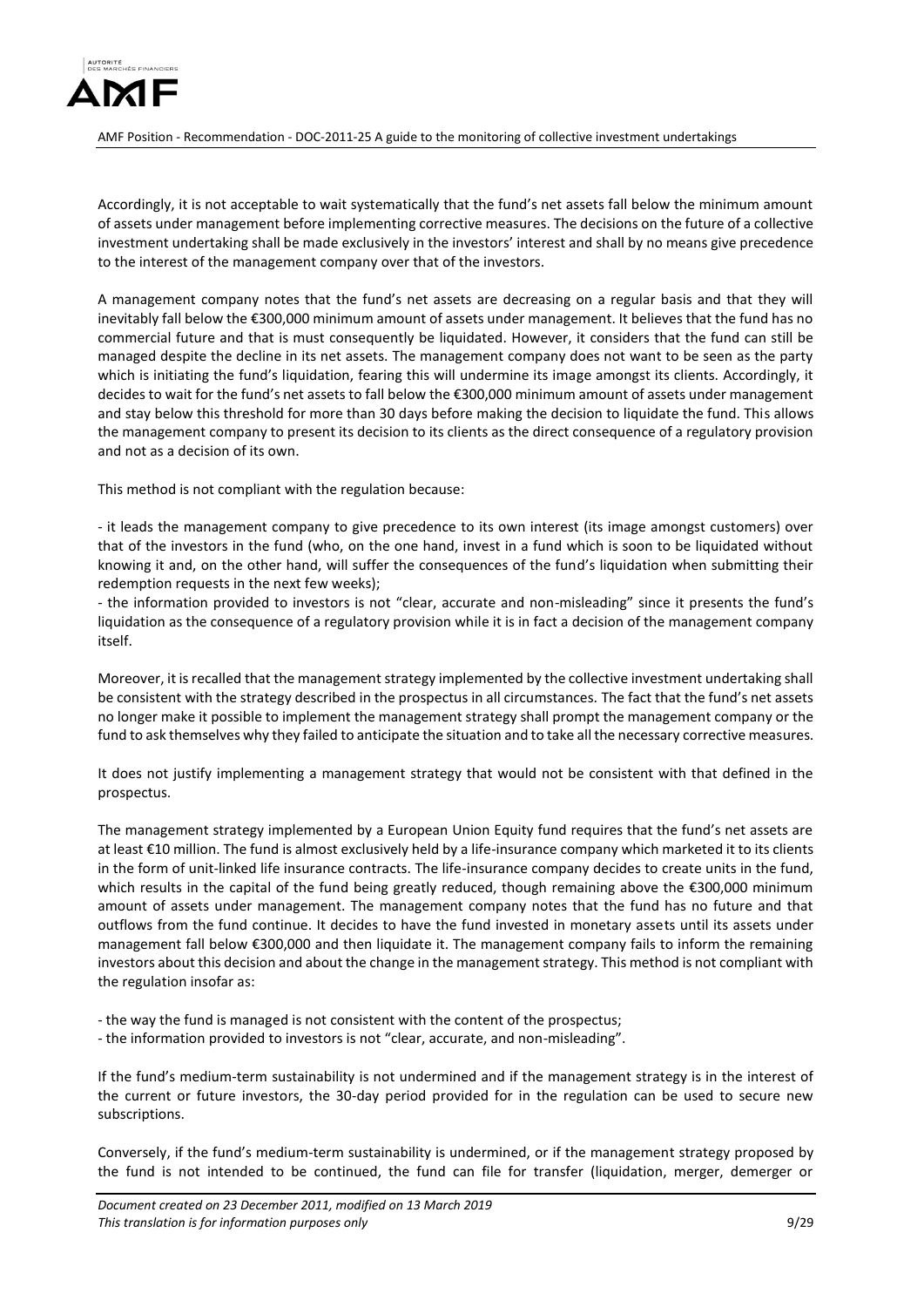

absorption) with the Autorité des Marchés Financiers before the end of the 30-day notice period. Pursuant to Articles 411-21 and 422-22 of the AMF General Regulation, the transfer process becomes mandatory when the net assets have remained for 30 days below the fund's minimum amount of assets under management.

#### - Blocking redemptions when the fund's assets fall below the minimum amount of assets under management

After it saw some funds file for liquidation because their assets had fallen below the minimum amount of assets under management, the Autorité des Marchés Financiers realised that not all service providers had established an organisational structure suited to ensure that the provisions of Articles 411-21 and 411-22 of the AMF General Regulation are being complied with.

Accordingly, the Autorité des Marchés Financiers reiterates that the redemption of units or shares shall be blocked as soon as measurement of the fund's net assets reveals that the latest movements in the fund's assets or liabilities have resulted in the fund's assets falling below the regulatory minimum amount of assets under management.

The management company of a common fund whose net assets stood at €350,000 when the net asset value was last calculated and falls to €280,000 when calculating the new net asset value shall not execute any redemption orders as of this date.

Moreover, considering the impact on investors of the fund's assets falling below the regulatory minimum amount of assets under management (which results in redemption orders being blocked), the management company shall take all the necessary steps to anticipate such situations as much as possible and to minimise the impact on investors. The approach mentioned in the previous part will make it possible to achieve such an objective.

The assets of an open-end investment company (SICAV) decrease on a regular basis and are likely to fall below the €300,000 minimum amount of assets under management. The management company waits for the assets to fall below this threshold before starting to think about the measures to be taken in collaboration with the SICAV's management. It may take several weeks to consider the different steps to be taken (merger, liquidation, resuming subscriptions) and to implement them (approval by the Autorité des Marchés Financiers, calling for an extraordinary general meeting). Investors consequently have their redemption orders blocked for several months. This situation is not compliant with the regulation. The necessary steps shall be taken to shorten the period during which redemption orders are blocked.

Failure to comply with the aforementioned principles led some asset management companies to offer business courtesies to the fund or investors harmed in order to compensate for their loss when they had their redemption orders blocked for a long period of time.

# <span id="page-9-0"></span>**2.2. Executing significant redemption orders, in particular when the collective investment undertaking is close to the regulatory threshold**

Scope: Collective investment undertakings

When the management company or the collective investment undertaking receives redemption orders accounting for a significant proportion of the fund's liabilities and which could result in the undertaking falling below the minimum amount of assets under management, it shall ensure that meeting its obligation to execute orders so as to avoid that executing redemption orders leads to unfair treatment between investors who submitted a redemption order and the investors who retained their units (or shares) does not undermine its ability to manage the fund in the interest of the remaining investors.

Accordingly, a management company that receives a redemption order accounting for 60% of the fund's net assets, valued at €1,200,000, should ensure that it is still able to manage the collective investment undertaking despite the sharp decline in its net assets. Should it become incapable of managing the fund in such circumstances, the management company can, pursuant to Article L.214-7-4, 214-8-7, L. 214-24-33 or L. 214-24-41 of the Monetary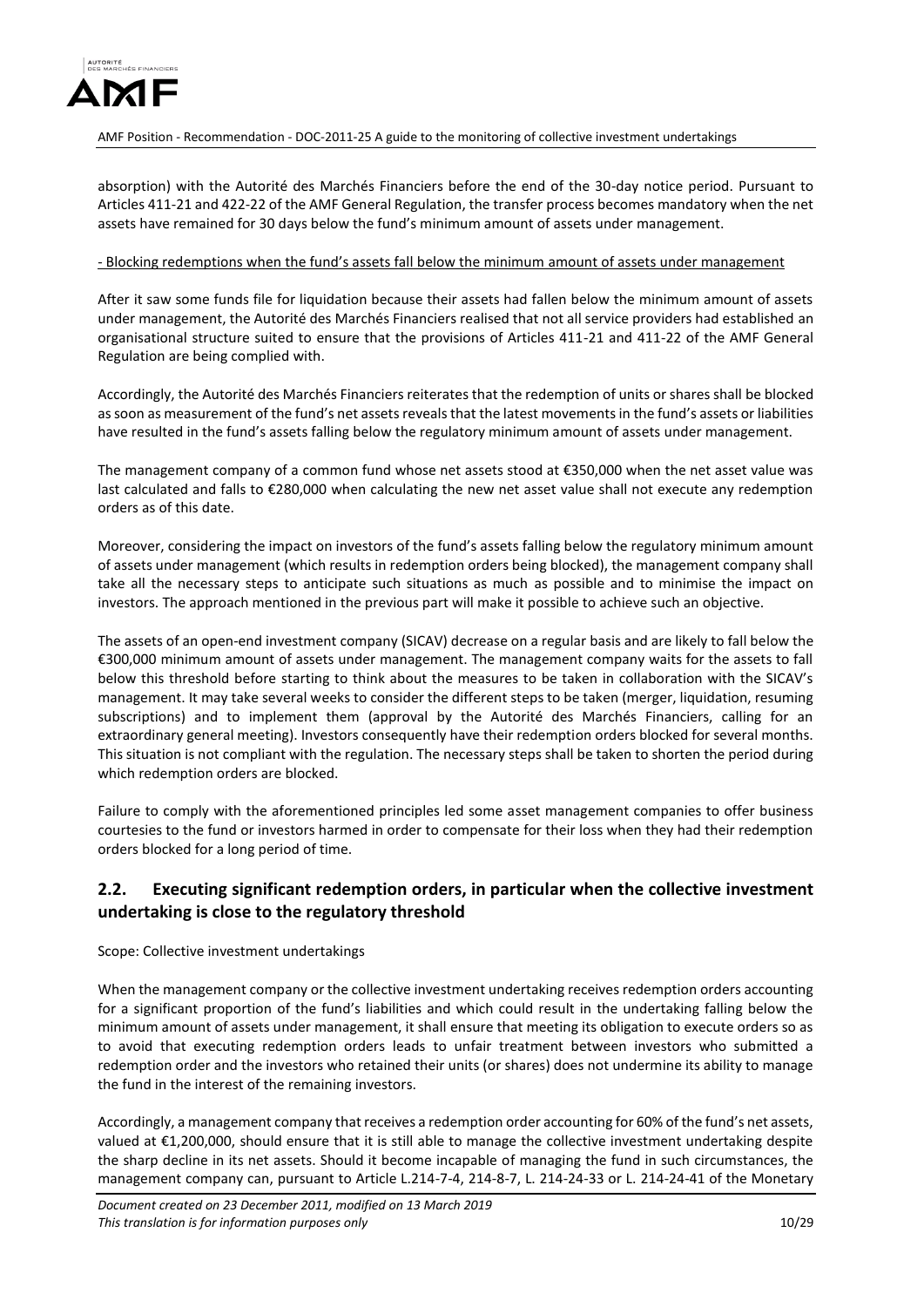

and Financial Code, suspend redemptions in the investors' interest. It shall then make the necessary decisions in a timely manner to resume redemptions or liquidate the collective investment undertaking.

Finally, if the redemption orders concerned are submitted by an entity linked to the management company or to a significant client, particular attention must be paid to identifying and addressing the conflicts of interests arising from this situation.

An investor (a subsidiary of the management company) holding 50% of the assets of the collective investment undertaking asks for its units to be redeemed. The management company knows that executing this order would have the fund fall below the minimum amount of assets under management. In this context, it must take the necessary steps to ensure that the exit of this investor does not penalise the remaining investors.

In order to anticipate this sort of issue, management companies may implement redemption ceiling mechanisms or gates in the conditions set out in Instruction DOC 2017-05.

## <span id="page-10-0"></span>**2.3. Organising liquidation**

Scope: Collective investment undertakings

As soon as it is decided that the fund will be liquidated and that the conditions for the assets to be realised require a change in the investment policy, the decision must be communicated to investors on the same day the liquidation is announced. This decision shall first be approved by the AMF when the fund files for transfer.

Moreover, it shall be highlighted that selectively informing certain investors that the assets might drop below the minimum amount of assets under management is a breach of the obligation to treat unit holders or shareholders fairly such as to engage the liability of the management company or collective investment undertaking. The orderly liquidation of the collective investment undertaking, whether it is decided by the management company or by the management of the undertaking, is usually a solution which reduces litigation risks.

The management company informs the two biggest investors in the fund, which, taken together, account for more than 50% of the fund's assets, that the assets of the common fund are getting close to €300,000. The two investors submit redemption orders which result in the fund falling below the €300,000 threshold. This practice is not compliant with the regulation since the management company communicates the information to a reduced number of investors who are able to exit from the fund while those who have not been informed have their investment in the fund blocked until the asset management company makes a decision on the future of the fund.

#### **Specific case of early dissolution/transfer of a collective investment undertaking implementing a buy and hold strategy**

Collective investment undertakings implementing this type of strategy are intended to continue until the maturity date set out in their legal documentation. Early dissolution should occur only in exceptional circumstances and the management company must be able to provide justification for it in light of the interests of the investors.

In the case of the dissolution/merger/transfer of a fund implementing a buy and hold strategy before its maturity date, it is necessary to report on a certain number of points in the information supplied to investors. The reasons leading the management company to make this decision must therefore be clear. The reasons are accompanied by a summary table comprising the following elements:

- the actuarial rate since the launch against the rate fixed on the launch of the fund.
- The net residual actuarial rate until maturity (including the hypotheses of a management company default).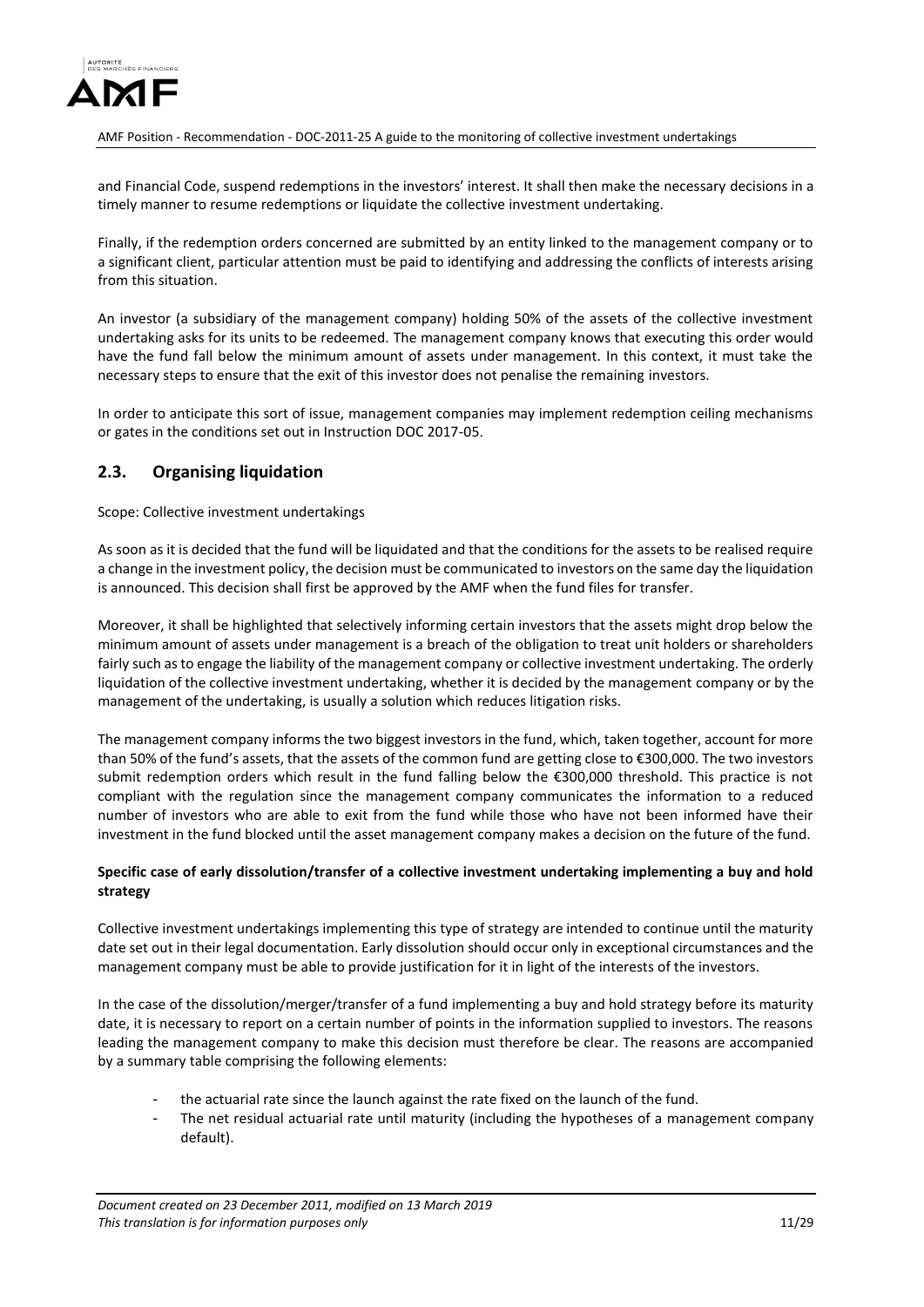

As a general rule, all management companies must analyse whether it is appropriate to accept subscriptions to a portfolio with a very limited performance and whether they should modify its management even in the investment time horizon has not yet been reached.

## <span id="page-11-0"></span>**2.4. Valuation rules**

Scope: Collective investment undertakings

In the event of outflows from the fund, it is important that the methods for valuing the assets of the collective investment undertaking be clearly defined so that investors can exit from the fund on the basis of a net asset value which reflects market reality.

The management company or the collective investment undertaking shall ensure, under such circumstances, and more particularly in the event of important outflows from the fund, that the on-balance and off-balance positions are sold or unwound respectively, under terms compatible with the principles for valuing the assets of the collective investment undertaking. Indeed, a poor match between the price at which the assets are sold and the valuation conditions means that the remaining investors are likely to suffer the consequences of limited or increased exposures to the market when they unwind their positions, which may ultimately have major impacts on the net asset value of the collective investment undertaking.

Where a collective investment undertaking which replicates the CAC 40 index receives redemption orders amounting to 95% of its assets and if a spread of 1% is recorded between the price at which undertaking's assets are valued and the price at which they are sold, this difference will be passed onto the investors who hold the remaining 5% of the assets. This means that the impact on these investors will be 20 times higher than the impact of the market variation. The initial spread of 1% will have an impact of 20% on the remaining investors.

# <span id="page-11-1"></span>**2.5. Liquidation of ETFs (including in merger operations)**

Scope: Collective investment undertakings admitted for trading on a regulated or organised market (ETF)

"The specific characteristics of ETFs and the financial markets on which they are traded (one or several markets) may require the implementation of specific arrangements on dissolution of a listed collective investment undertaking, including within the framework of a merger.

Particular vigilance must be afforded to the stages described in the offer document for investors setting out the arrangements for subscription and redemption orders on both markets (secondary and primary) and also for the delisting of the collective investment undertaking (disappearance from the secondary market)

Given the specific characteristics of ETFs and the markets on which they are traded, a technical memo must be submitted to the AMF when applying for approval of liquidation, presenting the main aspects of the operation and a detailed timeline for the different stages in the transaction. "

Practical example:<sup>5</sup>

<u>.</u>

Date of suspension of the subscription and redemption orders on the two markets (secondary and primary) in relation of the date of information of the holders: it is accepted that the suspension of the subscription and redemption orders on the two markets of the ETF should not come immediately after the holders are informed, but should only be a few days before liquidation. The regulations and statutes of the ETF will need to be modified beforehand. This modification will not be subject to approval by the AMF but must be the subject of communication to the holders by all or any means.

<sup>5</sup>This an example of the practice followed by actors. There are other ways of proceeding, depending in particular on the markets concerned.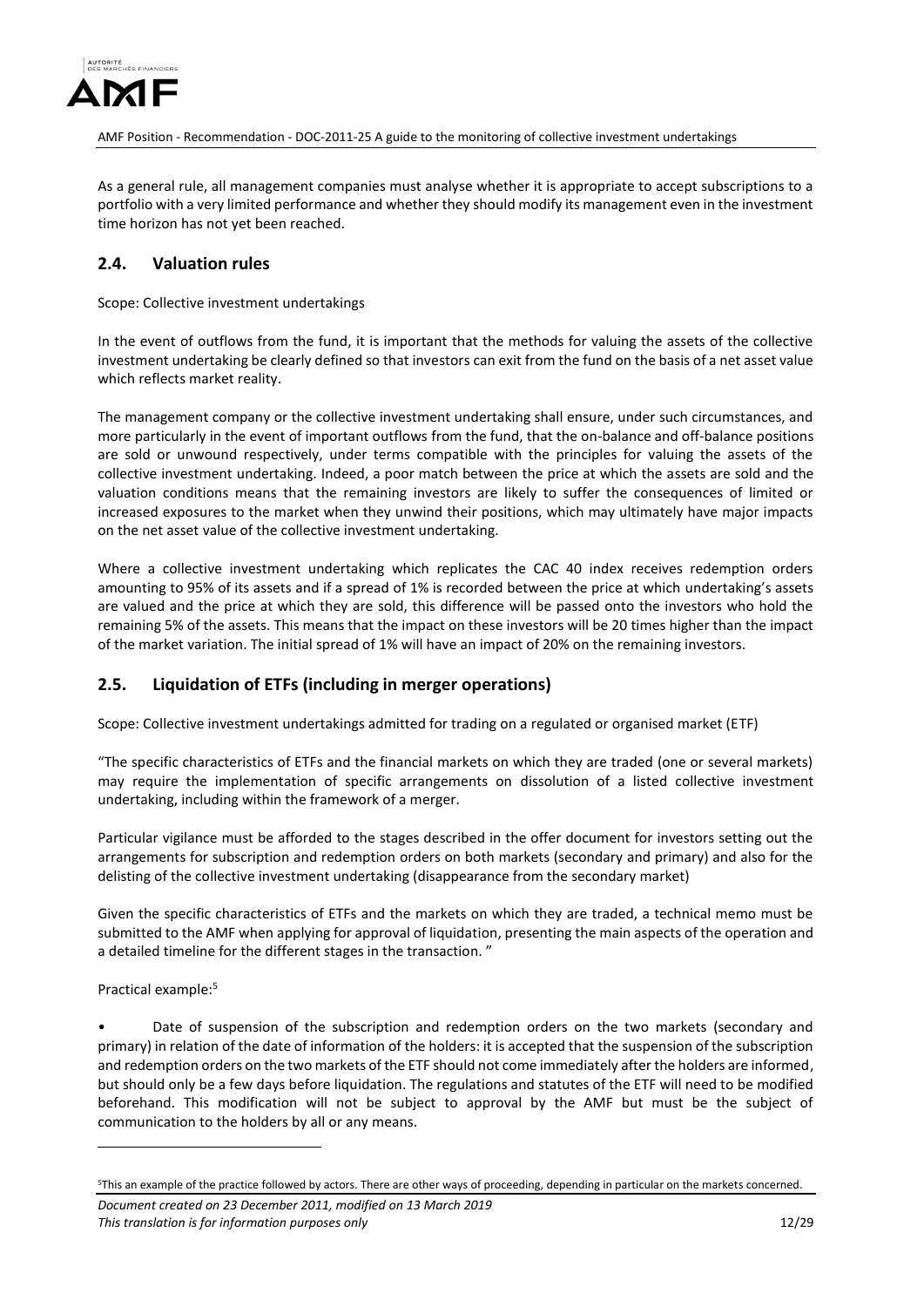

These specific arrangements in no way remove the obligation for the collective investment undertaking to comply with the regulatory suspension threshold of €300,000: if the net assets of the collective investment undertaking should pass below the regulatory threshold between the date of communication and the suspension of subscriptions/redemptions, the management company would then be obliged to immediately suspend the orders on the primary and secondary markets, pursuant to Article 411-21 of the AMF General Regulation for UCITS and Article 422-22 of the AMF General Regulation for AIFs;

• Date of suspension of subscription and redemption orders on the primary market in relation to that on the secondary market: two methods are possible:

Option 1: the suspension of subscription and redemption orders on the secondary market (delisting) and on the primary market are on the same day, a few business days before the effective execution of the transaction Option 2: the delisting of the ETF (disappearance from the secondary market) comes two days before the date of suspension of subscription and redemption orders on the primary market. This difference is appropriate when the daily time limit for placing orders on the primary market is before the closing time of the secondary market. This option therefore makes it possible for market makers to intervene on the primary market until the closing time of the secondary market in order to unwind their different positions, which will therefore not be blocked until the effective date of the dissolution transaction.

For ETF merger operations, the scheme below is generally applied to the disappearing ETF.

However, these specific arrangements are not always adapted to ETFs tracking a market considered as not very liquid or illiquid. For these ETFs, the suspension of subscription and redemption orders on the two markets is usually carried out as soon as the information is disclosed to the holders.

## <span id="page-12-0"></span>3. SIDE POCKET AIFS

Pursuant to Article L. 214-8-7 or Article L. 214-24-41 of the Monetary and Financial Code, the demerger of UCITS/retail investment funds/private equity funds/funds of alternative funds/professional retail funds/ professional specialised funds/professional private equity funds/employee investment funds gives rise to two collective investment undertakings. The first is dedicated to receive the assets the sale of which do not serve the investors' interest (side pocket AIF) and the other is meant to receive the other assets of the collective investment undertaking (replicated fund).

These types of demergers are intended to deal with an exceptional situation that undermines the value of some of the assets of the collective investment undertaking. Accordingly, deciding to create a side pocket AIF shall remain exceptional and concern only certain identified assets.

#### **Recommendation**

**Prior to the creation of the side pocket AIF, it is recommended that the collective investment undertaking or its management company contact the** *Autorité des Marchés Financiers* **in order to draft the statement to be communicated to the AMF and write the information to be provided to investors in the fund.**

## <span id="page-12-1"></span>**3.1. Must the replicated collective investment undertaking be approved by the AMF?**

Articles L. 214-8-7 and L. 214-24-41 of the Monetary and Financial Code provides that the split need not be approved by the AMF but shall be immediately notified to it.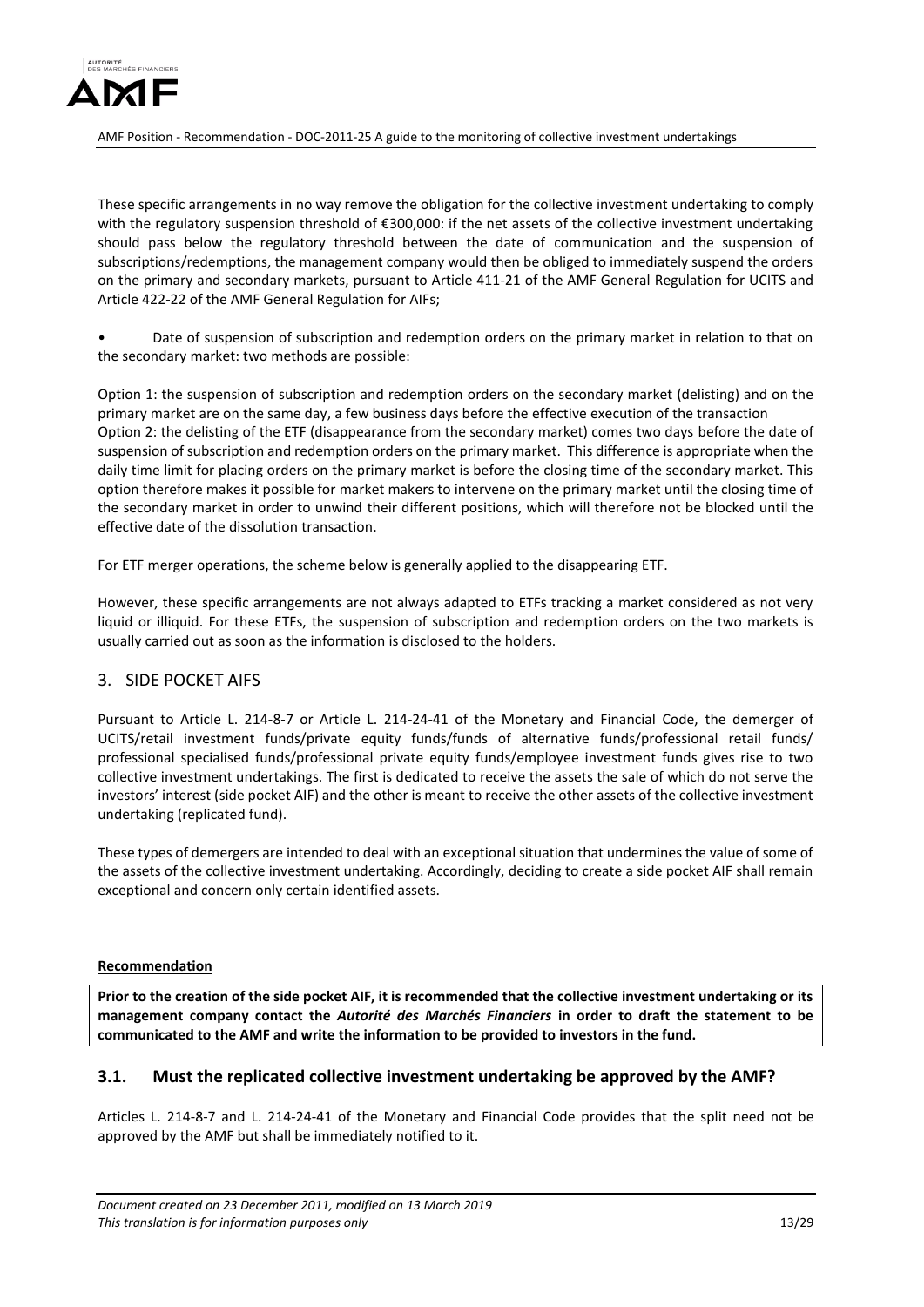

Consequently, provided that only the absence of the assets transferred to the side pocket AIF distinguishes the assets of the replicated collective investment undertaking from those of the split collective investment undertaking, the replicated collective investment undertaking born out of the demerger shall not file for approval again with the AMF insofar as it benefits from the accreditation of the split collective investment undertaking.

Conversely, if the replicated collective investment undertaking demonstrates other differences with the split collective investment undertaking in its investment strategy or in the way in which it operates, it shall be subject to the applicable rules governing the transformation of collective investment undertakings, in particular as regards the information to be provided to investors, the right of investors to exit free of charge or the procedures to be followed to be granted approval by the AMF.

## <span id="page-13-0"></span>**3.2. Notification to the AMF: content and procedures**

Demergers decided pursuant to Article L. 214-8-7 or Article L. 214-24-41 of the Monetary and Financial Code shall be immediately notified to the AMF.

This notification shall include:

- A copy of the demerger decision: the minutes of the extraordinary general meeting of the open-ended investment company (SICAV) to be demerged or the copy of the decision of the management company which manages the common fund to be demerged;

- the list of the assets transferred to the side pocket AIF;

- a technical note justifying the volume of the assets transferred to the side pocket AIF;

- the report justifying and detailing the terms of the demerger decision, which shall be transmitted to investors, pursuant to Articles D. 214-5, D. 214-8, D. 214-32-12 and D. 214-32-15 of the Monetary and Financial Code;

- the full prospectuses of the replicated collective investment undertaking and side pocket AIF;

- the mails and documents intended to inform investors about the demerger, whatever the mode of communication chosen;

- The fund deposit certificates of the two collective investment undertakings that were born out of the demerger.

This notification shall be communicated to the AMF by email or mail.

This notification is deemed to constitute filing with the AMF for the creation of a side pocket AIF, which shall be necessarily incorporated as a professional specialised fund.

This declaration does not exempt the concerned collective investment undertaking or the management companies managing the fund from complying with the formalities required for demergers or for the creation of a collective investment undertaking (Euroclear formalities, declaration at the court registry, etc.)

Finally, the statutory auditors' report is communicated to the AMF as soon as it is drafted.

## <span id="page-13-1"></span>**3.3. Procedures for informing investors**

Articles D. 214-5, D. 214-8, D. 214-32-12 and D. 214-32-15 of the Monetary and Financial Code provide that investors in the split collective investment undertaking be informed immediately about the demerger by the split collective investment undertaking or its management company and that the rationale and procedures for the demerger and be transmitted to them.

This information, which is of particular nature, needs to be communicated individually to all investors. It can be supplemented with general information, which can be disseminated through a news release for instance.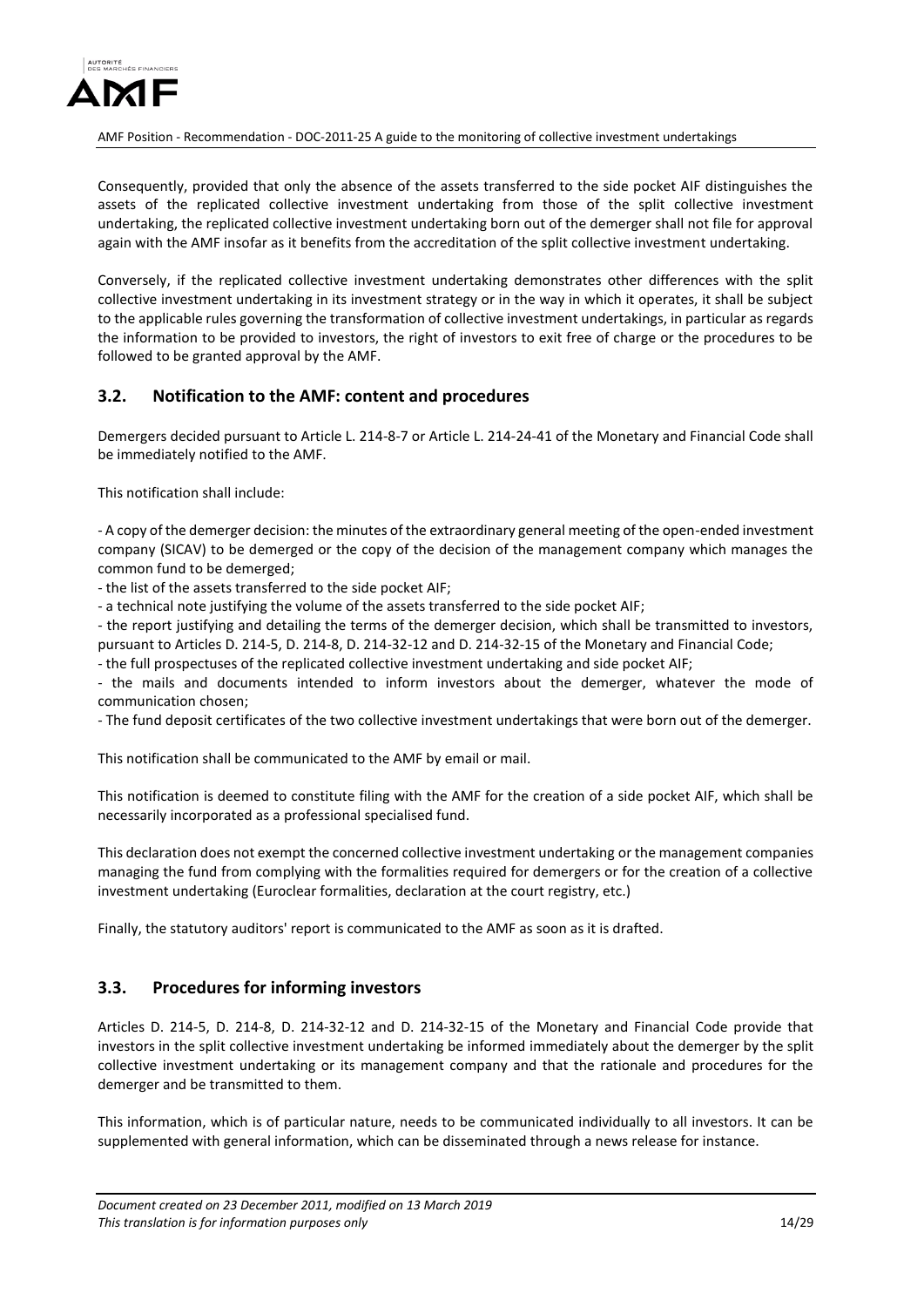

Articles D. 214-5, D. 214-8, D. 214-32-12 et D. 214-32-15 of the Monetary and Financial Code also state that the split collective investment undertaking or the management company provide investors with prospectuses and, where applicable, the Key Investor Information Documents for the two collective investment undertakings born out of the demerger.

The mail intended to inform investors about the realisation of the demerger shall indicate how they can have access to these documents or how they can obtain them upon request.

In addition to the aforementioned procedures for informing investors, the split open-ended investment company or its management company shall also comply with the provisions set out in Articles 422-98 et seq. of the AMF General Regulation on the procedures to be followed in the event of demergers involving collective investment undertakings.

# <span id="page-14-0"></span>**3.4. Which assets can be transferred to a side pocket AIF?**

Since Articles L. 214-8-7 and L. 214-24-41 of the Monetary and Financial Code do not provide for any limitation in respect of the legal nature of the assets that can be transferred to a side pocket AIF, all assets whose sale would not be in the interest of the investors in the split collective investment undertaking may, a priori, be transferred to a side pocket AIF.

It is the duty of the split collective investment undertaking or its management company to list the assets which must be transferred to the side pocket AIF. However, it should be recalled that the decision to create a side pocket AIF shall remain exceptional and concern only certain identified assets. Accordingly, mere difficulty in valuing or selling certain assets may not lead them to think that selling them would not be in the interest of the investors.

Moreover, the split collective investment undertaking or its management company shall ensure that:

- the contemplated demerger is possible given the particular circumstances of the collective investment undertaking. The existence of frame agreements or prime brokerage agreements entered into by the collective investment undertaking soon-to-be demerged or the creation of collateral by this collective investment undertaking can be obstacles to completing the demerger;

- the assets to be transferred to the side pocket AIF are eligible for such a transfer. Indeed, the transfer of certain types of assets may be subject to conditions such as the agreement of a contractual partner (for over-the-counter financial futures instruments for instance).

# <span id="page-14-1"></span>**3.5. What is run-off management?**

Articles D. 214-5, D. 214-8, D. 214-32-12 and D. 214-32-15 of the Monetary and Financial Code provide that side pocket AIFs must be managed in a run-off mode. This means that:

- any type of active management is prohibited. Only the management acts aimed at protecting the interest of the investors and at ensuring that the fund's liquidation is completed in the best possible conditions are authorised; - the number of units or shares in a side pocket AIF is determined when the fund is demerged and it remains the same until full liquidation of the side pocket AIF. Indeed, the side pocket AIF is not allowed to issue new units or shares and it shall not honour any redemption requests. However, it gradually depreciates the existing units or shares in compliance with the principle of investors' fair treatment.

When the split collective investment undertaking or its management company considers that selling the assets transferred to the side pocket AIF is in the interest of the investors again, the said assets can be sold. The depreciation of the units or shares in the side pocket fund can then be realised immediately or subsequently. It requires the side pocket AIF to ensure that it has the liquidities necessary to run off its assets (so as to honour margin calls for instance).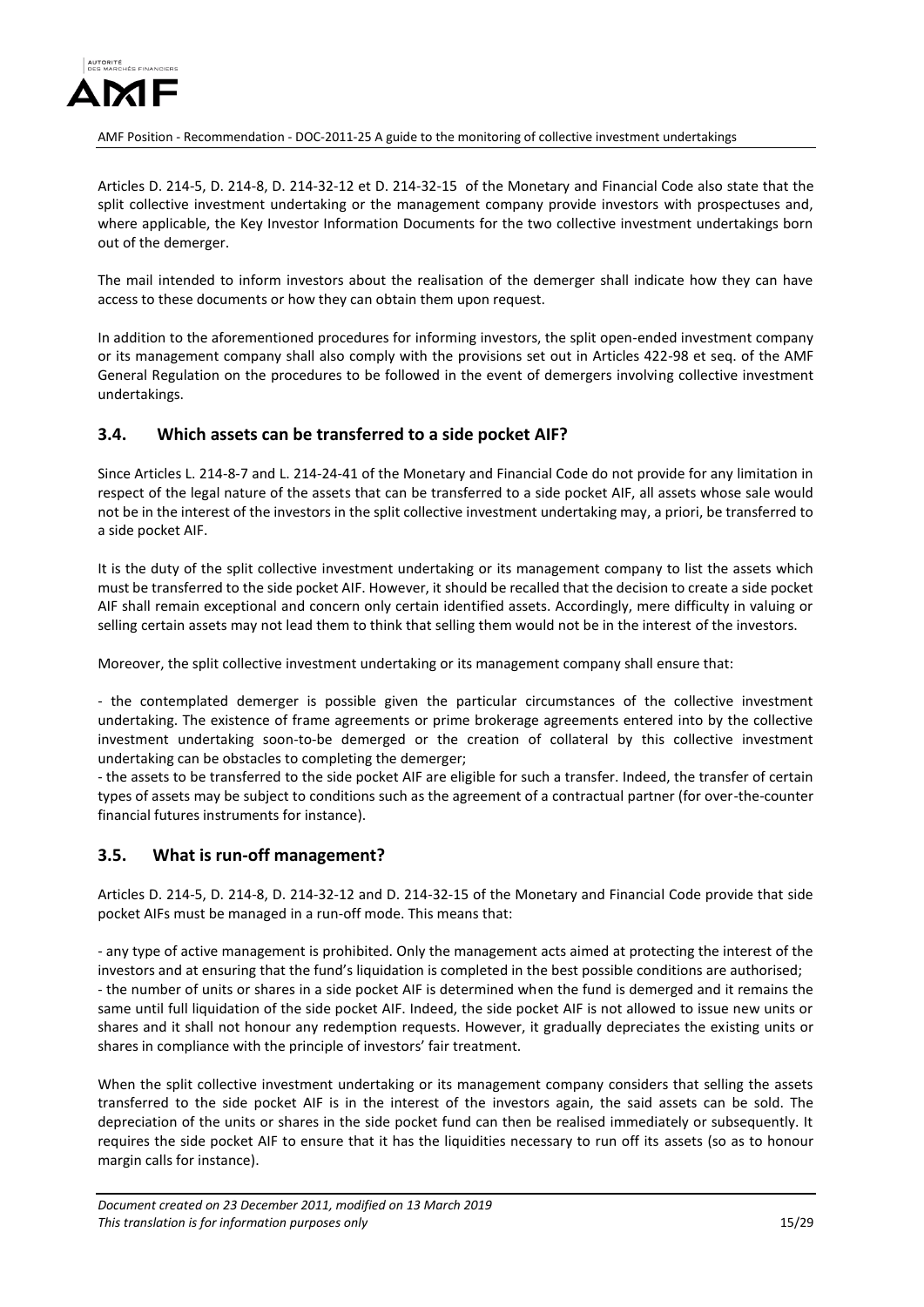

Moreover, market conditions or the interest of investors in the side pocket AIF may lead to certain assets being sold at maturity only.

# <span id="page-15-0"></span>**3.6. What is implied by the legal nature of the replicated and split collective investment undertakings, provided for in Articles D. 214-5, D. 214-8, D. 214-32-12 and D. 214-32-15 of the Monetary and Financial Code?**

The replicated collective investment undertaking must have the same legal nature, investment rules and operating rules as the split collective investment undertaking. As an illustration, the replicated collective investment undertaking created by the demerger of a general open-ended investment company must be a general open-ended investment company. Likewise, the replicated collective investment undertaking created by the demerger of a professional investment fund must be a professional investment fund.

However, the side pocket AIF always takes the form of a specialised professional fund pursuant to Articles D. 214- 5, D. 214-8, D. 214-32-12 and D. 214-32-15 of the Monetary and Financial Code.

# <span id="page-15-1"></span>**3.7. Why do common fund demergers benefit from a specific regime?**

All demergers of open-ended investment companies or common funds decided on pursuant to Articles L. 214-7-4, L. 214-8-7, L. 214-24-33 or L. 214-24-41 of the Monetary and Financial Code benefit from the application of a less stringent regime since these mergers are not subject to approval by the AMF and are only declared.

However, only the regime governing demergers of collective investment schemes was amended by Decree 2008- 1312 dated December 12, 2008, as open-ended investment companies are still governed by common law rules on demergers of public limited liability companies and simplified public limited companies provided for in the Commercial Code. Accordingly, demergers of open-ended investment companies remain governed by the existing regime, as set out in Articles 412-5 and onwards and Articles 422-98 and onwards of the AMF General Regulation.

Timeline of a common fund merger decided pursuant to Article L. 214-8-7 or Article L. 214-24-41 of the Monetary and Financial Code: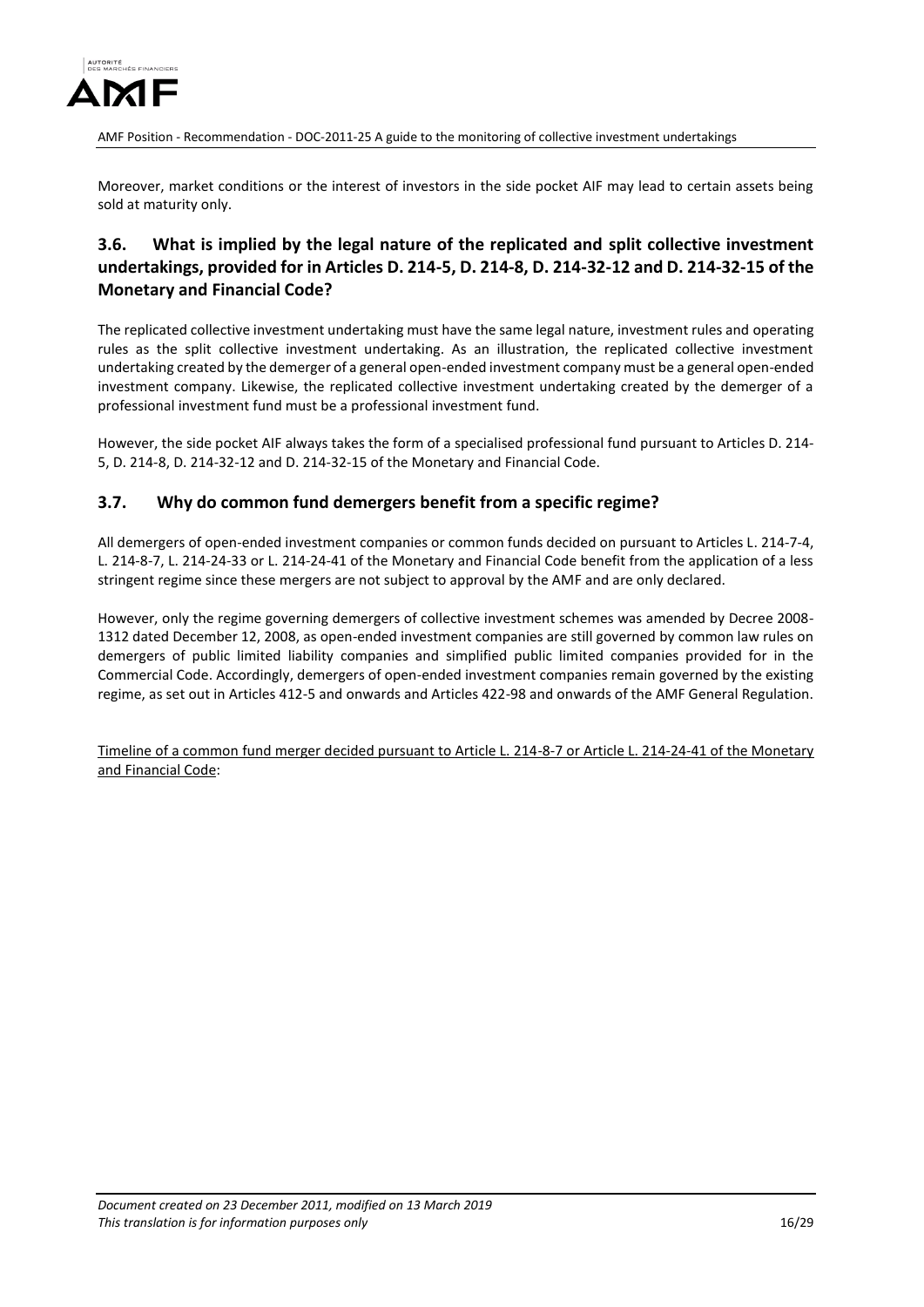



<span id="page-16-0"></span>**3.8. Are Instructions 2011-19 and 2011-20 applicable in the event of a merger decided pursuant to the second paragraph of Article L. 214-8-7 or the second paragraph of Article L. 214-24-41 of the Monetary and Financial Code?**

Yes. Instructions 2011-19 and 2011-20 specify the applicable procedure.

# <span id="page-16-1"></span>**3.9. Does a demerger decided pursuant to Article L. 214-8-7 or Article L. 214-24-41 of the Monetary and Financial Code give investors in the split collective investment undertaking the right to exit free of charge?**

No. A demerger decided pursuant to Articles L. 214-7-4, L. 214-8-7, L. 214-24-33 or L. 214-24-41 of the Monetary and Financial Code does not induce substantial changes in the rights of investors insofar as investors in the split collective investment undertaking become investors in the two collective investment undertakings born out of the demerger which, brought together, combine the rights they had in the single collective investment undertaking before.

## <span id="page-16-2"></span>**3.10 Can the replicated collective investment undertaking be marketed?**

Yes. The marketing conditions of the replicated collective investment undertaking are identical to those of the split collective investment undertaking.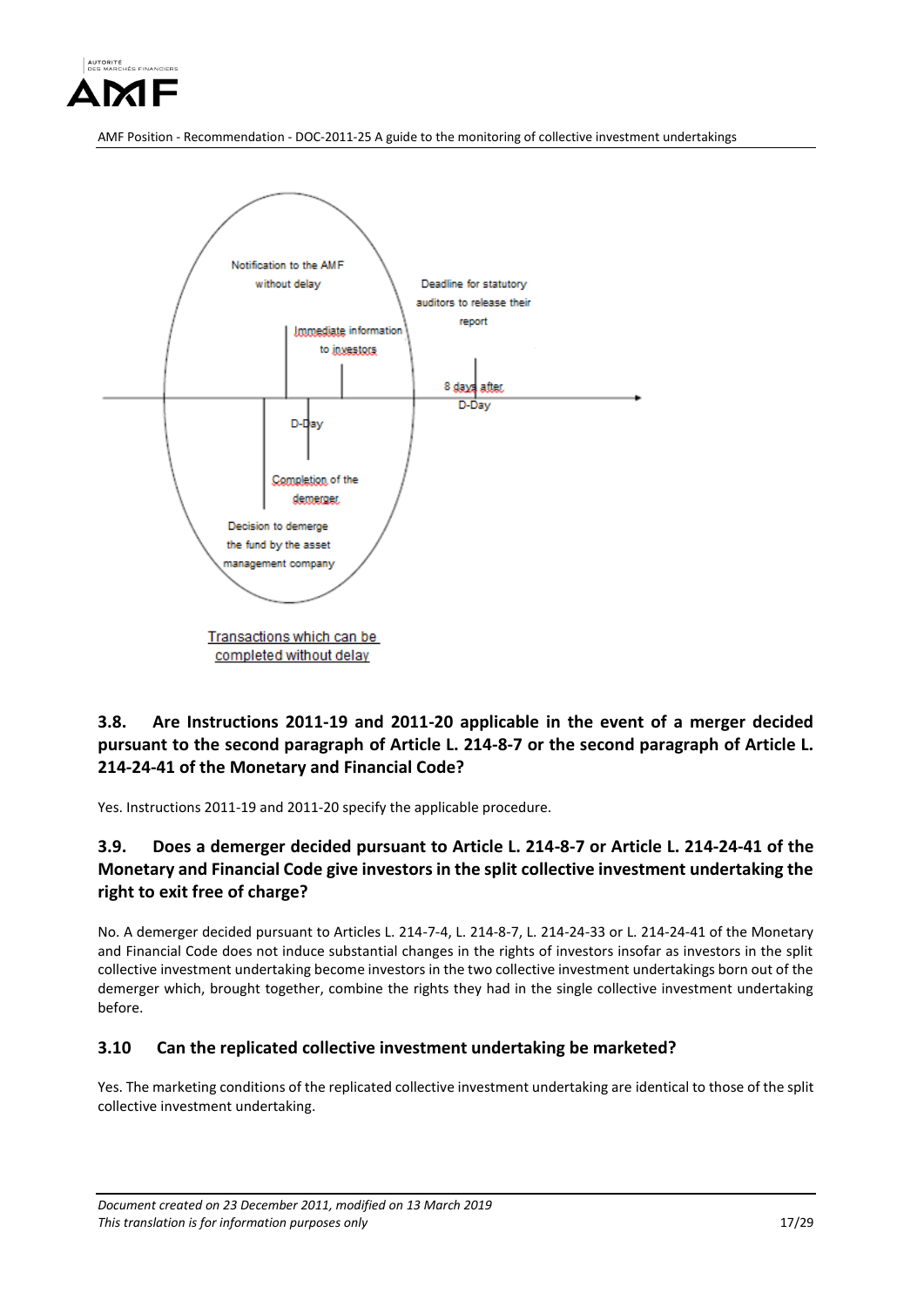

# <span id="page-17-0"></span>**3.11 Can past performances of the split collective investment undertaking be mentioned in the documents (prospectus, marketing materials, etc.) of the replicated collective investment undertaking?**

First of all, it should be highlighted that the replicated collective investment undertaking is allowed to create a performance history as of its incorporation date only and that it is not allowed to use the performance history of the split collective investment undertaking or to link, in any way, its own performance history to that of the split collective investment undertaking.

However, given the specific character of the demerger that led to the creation of the replicated collective investment undertaking, it may be allowed that the documents (prospectus, marketing materials, etc.) of the replicated collective investment undertaking mention the performance history of the split collective investment undertaking, provided that they clearly indicate that:

- the performance history is not that of the replicated collective investment undertaking,

- the replicated collective investment undertaking was born out of the demerger, which was decided so as to create a side pocket AIF out of the collective investment undertaking of which the performance history is presented.

## <span id="page-17-1"></span>**3.12 Can a side pocket AIF be transformed, merged or demerged?**

Although the transformation, merger or demerger of a side pocket AIF, necessarily incorporated in the form of a professional specialised fund, is not explicitly prohibited by Law, the fact that it must be managed in a run-off mode precludes a priori that it be subject to such mutation.

If a side pocket AIF were to be exceptionally merged or demerged, this transformation should be justified by considerations specific to the management of a side pocket AIF.

## <span id="page-17-2"></span>4. COMPENSATION PROCEDURE

Scope: Collective investment undertakings

Professionals may opt for compensation solutions, short of a tort action in court. The Autorité des Marchés Financiers encourages the concerned professionals to compensate the investors who might have been harmed by their failure to fulfil their duties, yet without imposing any obligation in this matter.

The AMF has no jurisdiction to deal with compensation for the prejudice suffered by investors in a collective investment undertaking. However, it wishes to be informed by the concerned professionals about the steps taken in the event of compensation.

#### <span id="page-17-3"></span>**4.1. Impact analysis**

A management company may decide to provide financial compensation for the prejudice suffered by investors in a collective investment undertaking.

The prejudice suffered by investors can, for instance, be the result of valuation or management errors or of failure to comply with the provisions set out in the prospectus, etc.

It is recommended that as soon as the management company becomes aware that investors in one of its collective investment undertakings have suffered a prejudice, it should contact the fund's statutory auditor, its depositary and the Autorité des Marchés Financiers to inform them about these events. The management company will have to conduct an analysis detailing the following: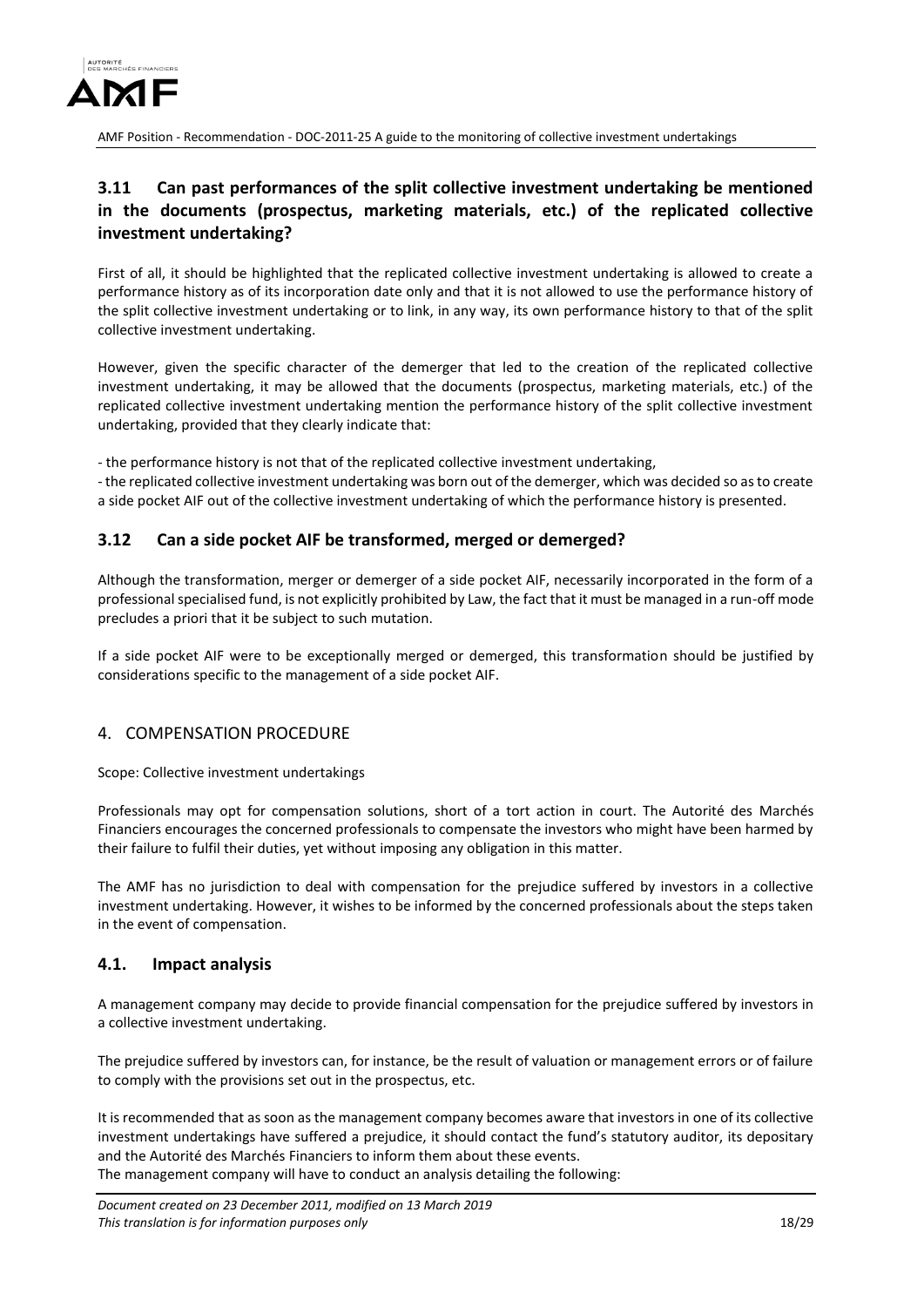

the origin of the error, the period during which it was made and the steps taken by the asset management company to prevent this situation from reoccurring;

the impact of the error on the collective investment undertaking and on each investor (in amounts and percentage of the net asset value);

the corrective measures contemplated by the management company to repair the prejudice suffered and the potential threshold under which it considers the loss suffered too small to be compensated (the choice of the threshold shall be reasonable and determined by the management company, based on the nature of the collective investment undertaking, of the investors, etc.)

As part of the impact analysis, it is recommended that the management company take into account the changes in the minimum amount of assets under management during the concerned time period, re-calculate the fund's net asset value for the time period running from the origin of the mistake to the date at which the mistake was corrected and the prejudice suffered compensated and assess the significance of the impact. The management company shall also analyse the impact of these changes on the performance of the collective investment undertaking over the aforementioned period.

We will take the example of a collective investment undertaking of which the published net asset value is false (undervalued) due to a valuation error of a financial instrument in which the collective investment undertaking invested. In this context, investors who exited the collective investment undertaking or who retained their holding in the collective investment undertaking during the concerned time period suffered a loss and the fact that investors acquired units in the collective investment undertaking on the basis of a net asset value that was undervalued also caused the collective investment undertaking to suffer a loss. The management company is then required to take into consideration all these circumstances when calculating compensation.

As soon as a mistake has been identified, the management company may endeavour to compensate for the prejudice suffered by the fund or by the investors. Three situations have to be distinguished: compensation for the collective investment undertaking, compensation for those investors who subscribed for units and compensation for those who redeemed units in the fund.

- Compensation for the collective investment undertaking: Such compensation can be approved in particular in the event of a loss or when investors subscribed for units on the basis of a wrong and lower net asset value, thereby yielding lower returns and causing the already existing investors to suffer a loss.

- Compensation for investors who have already subscribed for units in the fund on the basis of an overvalued net asset value.

- Compensation for investors who redeemed units in the fund on the basis of an undervalued net asset value. Since the management company is responsible for setting and publishing the net asset value, it cannot, in practice, require investors who subscribed for units on the basis of an undervalued net asset value to pay additional money to match the real net asset value nor can it return units redeemed on the basis of an overvalued net asset value.

The management company, and not the collective investment undertaking, shall bear the costs associated with the compensation scheme. Should the collective investment undertaking partially bear the costs associated with a compensation scheme, the management company will have to prove that this is in the investors' interest.

## <span id="page-18-0"></span>**4.2. Settlement and compensation of the prejudice suffered**

Once the impact analysis is completed, the management company is allowed to compensate the collective investment undertaking and its investors.

In order to ensure proper record-keeping, the management company is required to provide the Autorité des Marchés Financiers with the following: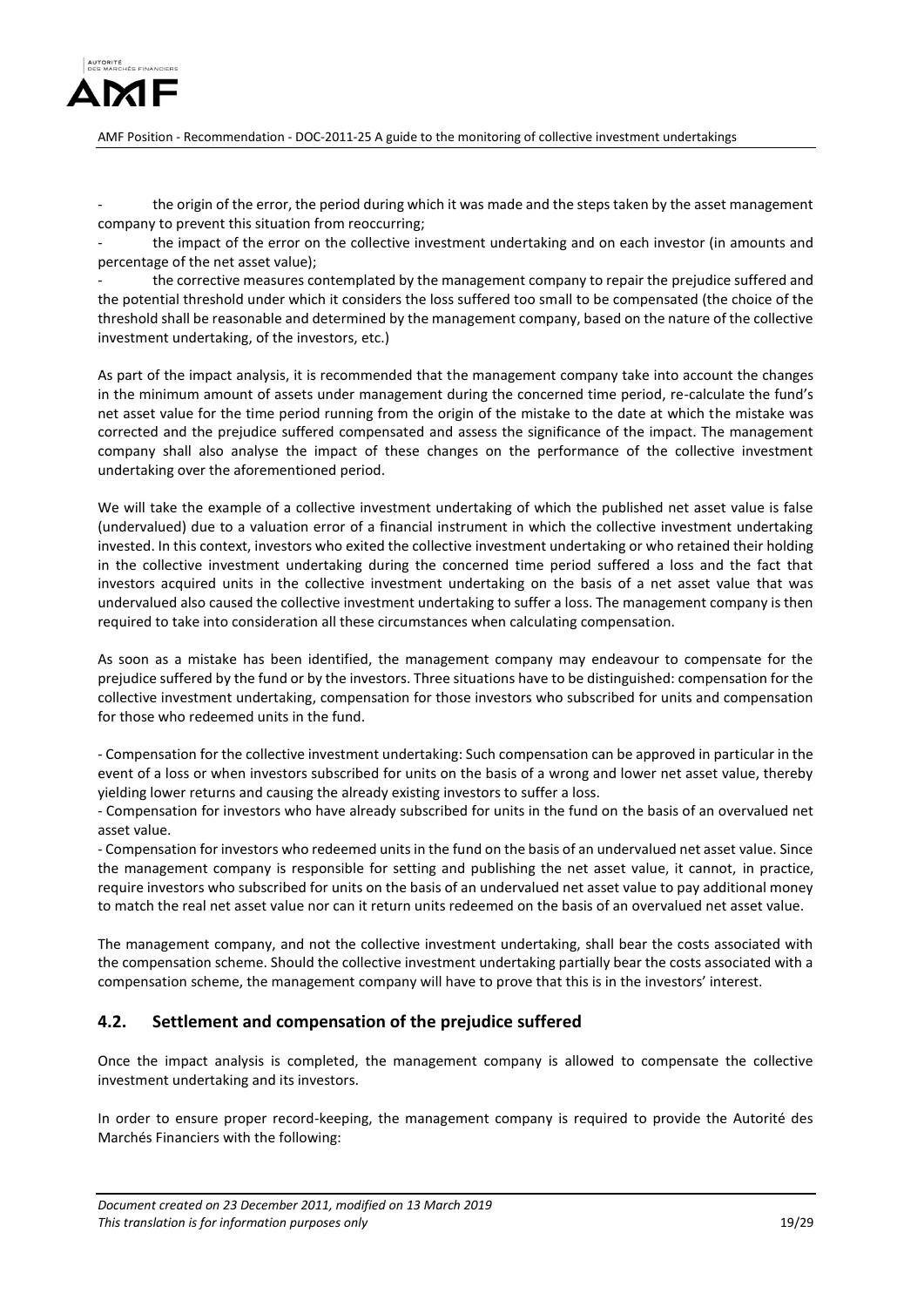

the principles adopted as regards the method, calculation and efficiency of the compensation mechanism, supplemented with the assessment of the fund's statutory auditor on these issues;

the provisional timeframe for the compensation payments supplemented with the list of all the investors and intermediaries if possible;

the information that will be provided to investors who suffered a loss.

#### <span id="page-19-0"></span>5. CLASSIFICATIONS, CALCULATING EXPOSURE AND OVERALL RISK

With the exception of the "short-term money market", "money market" and "formula fund" classifications referred to in Articles 30-7 and 30-8 of Instruction DOC-2011-19, Articles 30-7 and 30-9 of Instruction DOC-2011-20, Articles 30-7, 30-9, 30-10 and 30-11 of Instruction DOC-2011-21 and Annexes I.1 and III.1 of Instruction DOC-2012-06, the fund classifications referred to below shall be maintained only at the discretion of the collective investment undertaking.<sup>6</sup>

For collective investment undertakings that have elected to eliminate this classification or not to use a classification, all exposure and/or investment limits related to the abandoned classification must be included in their regulatory documents. These limits must be respected at all times, whether they are derived from regulatory documents or management rules specific to the collective investment undertaking.

Collective investment undertakings that refer to one of the classifications referenced in (i) Articles 30-1 to 30-6 of Instruction DOC-2011-19, (ii) Articles 30-1 to 30-6 and 30-8 of Instruction DOC 2011-20 and (iii) Articles 30-1 to 30- 6 of Instruction DOC-2011-21 or (iv) Annexes I.1 and III.1 of Instruction DOC-2012-06 in their regulatory documents and that have elected to no longer use this classification will have to delete this reference from their regulatory documents.

Lastly, collective investment undertakings that decide to no longer use the classifications will be required, as soon as they abandon their classification, to enter one of the ECB classifications, as indicated below, on their GECO extranet for the purpose of reporting to the Banque de France under Regulation (EU) 1073/2013 concerning statistics on the assets and liabilities of investment funds:

| Denomination     |
|------------------|
| Equity fund      |
| Bond fund        |
| Mixed fund       |
| Real estate fund |
| Hedge fund       |
| Other fund       |

## <span id="page-19-1"></span>**5.1. Taking into account all financial instruments when calculating exposure**

Scope: UCITS/Retail investment funds/Funds of alternative funds/Professional investment funds/Employee investment funds

Articles 30 et seq. of Instruction DOC-2011-19, Instruction DOC-2011-20 and Instruction DOC-2011-21 define the different categories to which a collective investment undertaking can belong. Belonging to a given category depends on several criteria, including most of the time an exposure criterion. Accordingly, a fund belonging to the "French equity" category must have exposure of at least 60% to the French equity market.

<u>.</u>

<sup>6</sup> No action is required by the collective investment undertaking to maintain the AMF classification.

*Document created on 23 December 2011, modified on 13 March 2019 This translation is for information purposes only* 20/29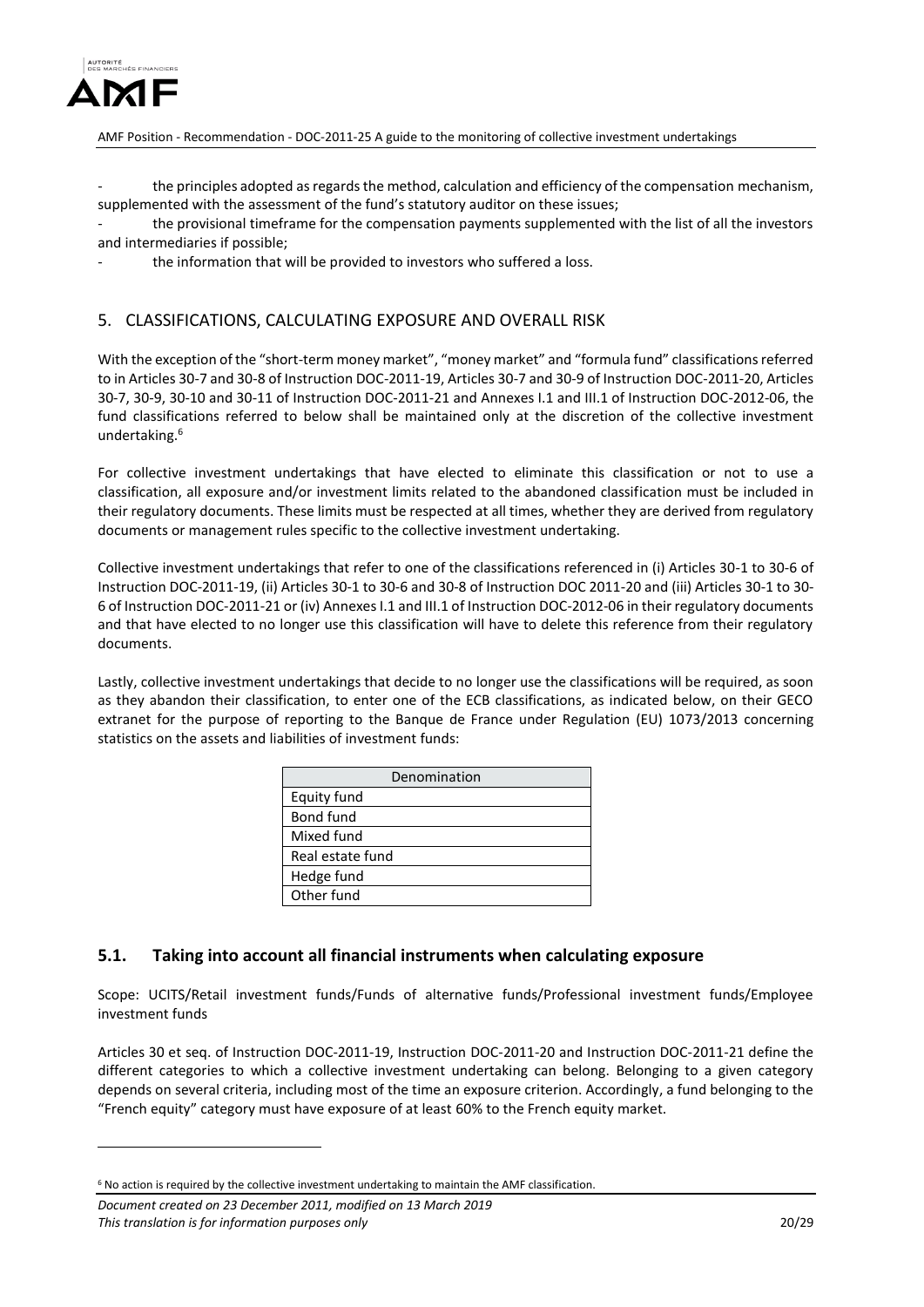

As provided for in Article 30-10 of Instruction DOC-2011-19, Article 30-11 of Instruction DOC-2011-20 and Article 30-12 of Instruction DOC-2011-21, calculating the fund's exposure requires taking into account contractual transactions, financial contracts and securities with embedded derivatives in addition to physical investments. Since the purpose of segregating collective investment undertakings into different categories is to give an overview of their sensitivity to the price movements in the different markets, it is necessary that the derivatives and securities with embedded derivatives in the fund's portfolio be taken into account on the basis of the value of their equivalent underlying ("delta").

In that respect, using a reverse certificate that would offer reverse exposure to the performance of an equity index would reduce overall exposure to the equity markets. Besides, it would be impossible to measure the contribution of this instrument to the exposure on the basis of its market value insofar as such a calculation would overlook the sensitivity of the instrument to the underlying market.

Moreover, it should be recalled that pursuant to Article 30-10 of Instruction DOC-2011-19, Article 30-11 of Instruction DOC-2011-20 and Article 30-12 of Instruction DOC-2011-21, the units or shares in sub-funds held by the investor collective investment undertaking shall be accounted for in the calculation of the investor collective investment undertaking's exposure by taking into account their own categorisation.

For instance, a fund that invests at least 70% of its assets in "French equities" collective investment undertakings and the remaining 30% in money market instruments, without using derivatives, would be considered as having an exposure of 70% to the French equities markets and would be classified as a "French equity" fund.

## <span id="page-20-0"></span>**5.2. Compliance with the rules imposed by the categorisation or set out in the key investor information document (KIID) and in the prospectus**

Scope: UCITS/Retail investment funds/Private equity funds (retail private equity investment funds, retail venture capital funds and retail local investment funds/Funds of alternative funds/Employee investment funds

Pursuant to Article 30 of Instruction DOC-2011-19 and Instruction DOC-2011-20, each collective investment undertaking shall mention in its key investor information document (KIID) and in its prospectus the category to which it belongs and complies at all times with the criteria governing its category, set out respectively in Articles 30-1 and 30-09 of Instruction DOC-2011-19 and Articles 30-1 to 30-10 of Instruction DOC-2011-20.

The four "Equities" categories share the common feature of a minimum exposure requirement of 60% to the equity markets of a specific geographical region.

In order to ensure that the criteria governing the category are complied with and to ensure coherence within this category, the Autorité des Marchés Financiers stipulates that Equity collective investment undertakings must have simultaneous exposures of 60% to the overall equity risk and of 60% to the equity risk linked to their geographical region.

Thus, for instance, a euro zone equity collective investment undertaking which invests 60% of its assets in euro zone equities and reduces its exposure to the equity risk by selling Swiss equity futures would fail to comply with the criteria governing its category as its overall exposure to the equity markets would be lower than 60%.

Lastly, it is recalled that all the exposure limits and/or investment limits set out in the prospectus, whether they arise from the categorisation or from investment rules specific to the collective investment undertaking, shall be complied with at all times.

We will take the example of an "International equity" collective investment undertaking of which the prospectus mentions an exposure range to the equity markets, all geographical areas combined, of between 70% and 100%. The fact that the asset management company forecasts a decline in the equity markets does not give the collective investment undertaking the right to reduce its exposure to the equity markets to less than 70%.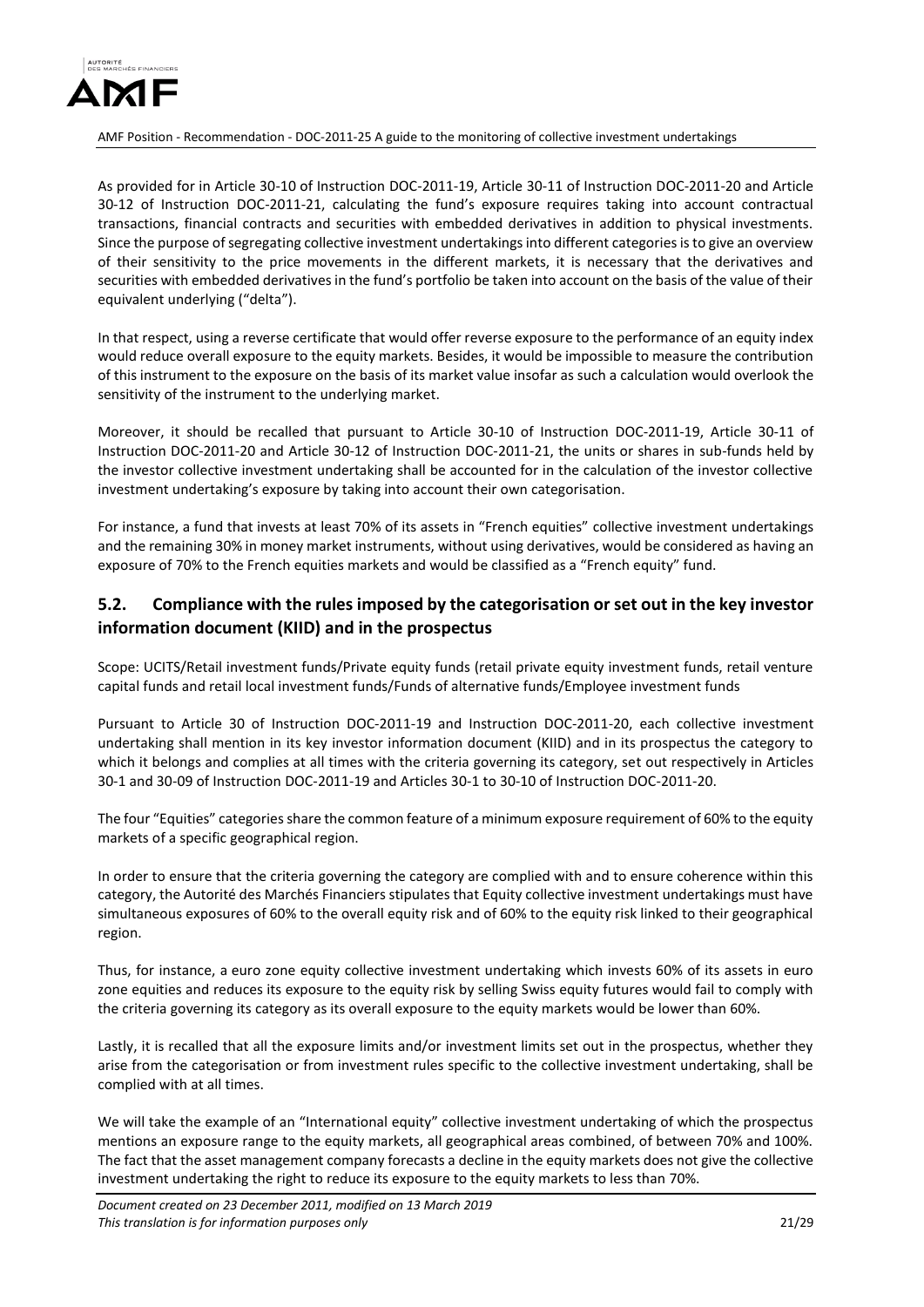

## <span id="page-21-0"></span>**5.3. Clarification of the definition of ancillary risk**

Scope: UCITS/Retail investment funds/Private equity funds (retail private equity investment funds, retail venture capital funds and retail local investment funds/Funds of alternative funds/Professional investment funds/Professional specialised funds/Professional private equity investment funds

For certain categories, exposures to currency or market risks which differ from that of the concerned geographical zone shall remain ancillary. The Autorité des Marchés Financiers considers, in that respect, that any exposure to a specific risk exceeding 10% of the fund's assets cannot possibly be considered ancillary.

Accordingly, a collective investment undertaking with exposure of more than 10% to US bonds cannot fall in the category "bonds and other euro-denominated debt securities".

Moreover, the notion of ancillary risk used in the prospectus shall reflect the marginal nature of the said exposure. The aforementioned 10% limit can prove inadequate for certain categories of funds or certain types of management. An exposure below 10% cannot be considered ancillary then.

Accordingly, a diversified collective investment undertaking which mainly invests in money market instruments and which has an exposure of 8% or 9% to the commodity markets in order to outperform cannot pretend that such exposure is ancillary insofar as it is a performance driver and entails a significant degree of risk for the collective investment undertaking.

#### **Holding ancillary liquid assets**

Scope: UCITS/Retail investment funds/Private equity funds/Funds of alternative funds/Professional investment funds/Employee investment funds

Holding ancillary liquid assets may be justified, for example, in the following cases:

- in order to cover current or exceptional payments:
- in the case of sales of the fund's assets, for the time necessary to reinvest in other financial instruments;
- for a period of time strictly necessary when, because of unfavourable market conditions, the investment in financial instruments must be suspended.

Pursuant to paragraph 5.3 of this Position-Recommendation, it is considered in this regard that any exposure to a specific risk exceeding 10% of the fund's assets could not be qualified as ancillary. Where exceptional market conditions justify it, however, it is considered that a collective investment undertaking may increase this limit to 20% for liquid assets. In all cases involving UCITS, retail investment funds, professional investment funds, funds of alternative funds and employee investment funds, the liquid assets held, cumulated with the exposure to the factors mentioned in III of Article R. 214-21 and Article R. 214-32-29 of the Monetary and Financial Code, may not exceed 30%.

## <span id="page-21-1"></span>**5.4. Calculating overall risk in the case of arbitrage strategies**

Scope: UCITS/Retail investment funds/Private equity funds/Real estate funds/Funds of alternative funds/Employee investment funds/Professional investment funds

Pursuant to Articles 411-72 et seq. and Articles 422-51 to 422-60 of the AMF General Regulation, the performance achieved by a collective investment undertaking using the commitment calculation method is based on directional risks and should not be significantly based on trade-offs between these sources of risk. Therefore, a collective investment undertaking that uses trade-off strategies in a non-marginal manner, notably in the interest rate and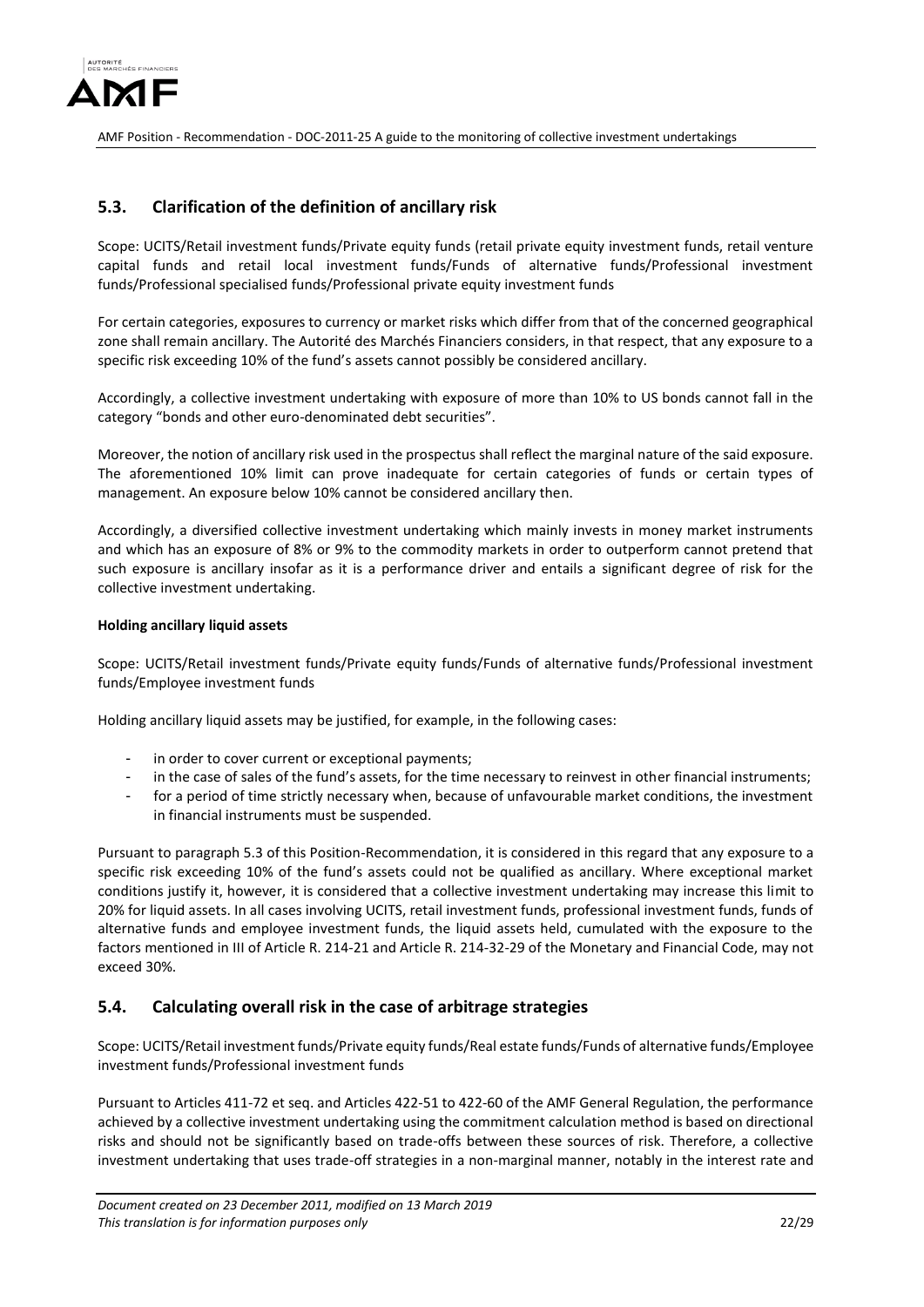

currency markets, shall not use the commitment calculation method to calculate overall risk and shall use the VaR calculation method instead.

Determining the "material" character is left to the discretion of the asset management company. However, it shall rely on several criteria such as the contribution of the trade-off strategies to the fund's performance or risk profile. It cannot, most of the time, rely exclusively on the calculation of the percentage of the assets or exposure allocated to this strategy insofar as such a criterion does not ensure that the said strategy is not an important performance driver of the fund.

For instance, the fact that a trade-off strategy accounts for only 10% of the fund's assets does not imply necessarily that the performance depends significantly on this strategy.

The commitment calculation method can be used if the proportion of non-standard financial instruments is negligible.

## <span id="page-22-0"></span>**5.5. Offsetting exposure to index futures with a basket of equities as part of the commitment calculation method**

Scope: UCITS/Retail investment funds/Private equity funds/Real estate funds/Funds of alternative funds/Employee investment funds/Professional investment funds

Articles 411-75, 422-54 and 422-176 of the AMF General Regulation allows offsetting of exposure to index futures with a basket of assets replicating this index. Offsetting is possible as soon as a basket of assets replicates the underlying index to the futures positions.

Accordingly, it is impossible to offset exposure to an index derivative with only one asset.

We will take the example of a collective investment undertaking which almost exclusively invests in French equities, safe for one German stock with a put option on the DAX index. It is impossible to offset the short position on the DAX with the German stock on the grounds that the reference markets are the same because the stock does not replicate the DAX.

In addition, it should be specified that offsetting depends on the quality of the replication. In that respect, where the basket of assets does not exactly replicate the index, offsetting cannot be total and should be adjusted with a replication coefficient which takes into account several criteria such as the tracking error, correlation or the weight of the stocks in the index. It is the duty of the management company to define the coefficient applied and ensure that the criteria adopted are consistent with the replication effectively implemented.

Where a collective investment undertaking invests in 20 stocks in the CAC 40 and that it also sells futures on the index, the short position can partially be offset with the basket of shares by taking into account the correlation between the performance of the basket of 20 stocks and that of the index when determining the offsetting level for instance.

## <span id="page-22-1"></span>**5.6. Using the VaR calculation method when measuring overall risk**

Scope: UCITS/Retail investment funds/Private equity funds/Real estate funds/Funds of alternative funds/Employee investment funds/Professional investment funds

Pursuant to Articles 411-71-1 et seq., 422-50 et seq. and 422-176 of the AMF General Regulation, a collective investment undertaking using the VaR calculation method to measure overall risk may lay out a reference portfolio with the same risk profile (or the same allocation) as that of the collective investment undertaking. The VaR of the collective investment undertaking is then compared to the reference portfolio's VaR (relative VaR).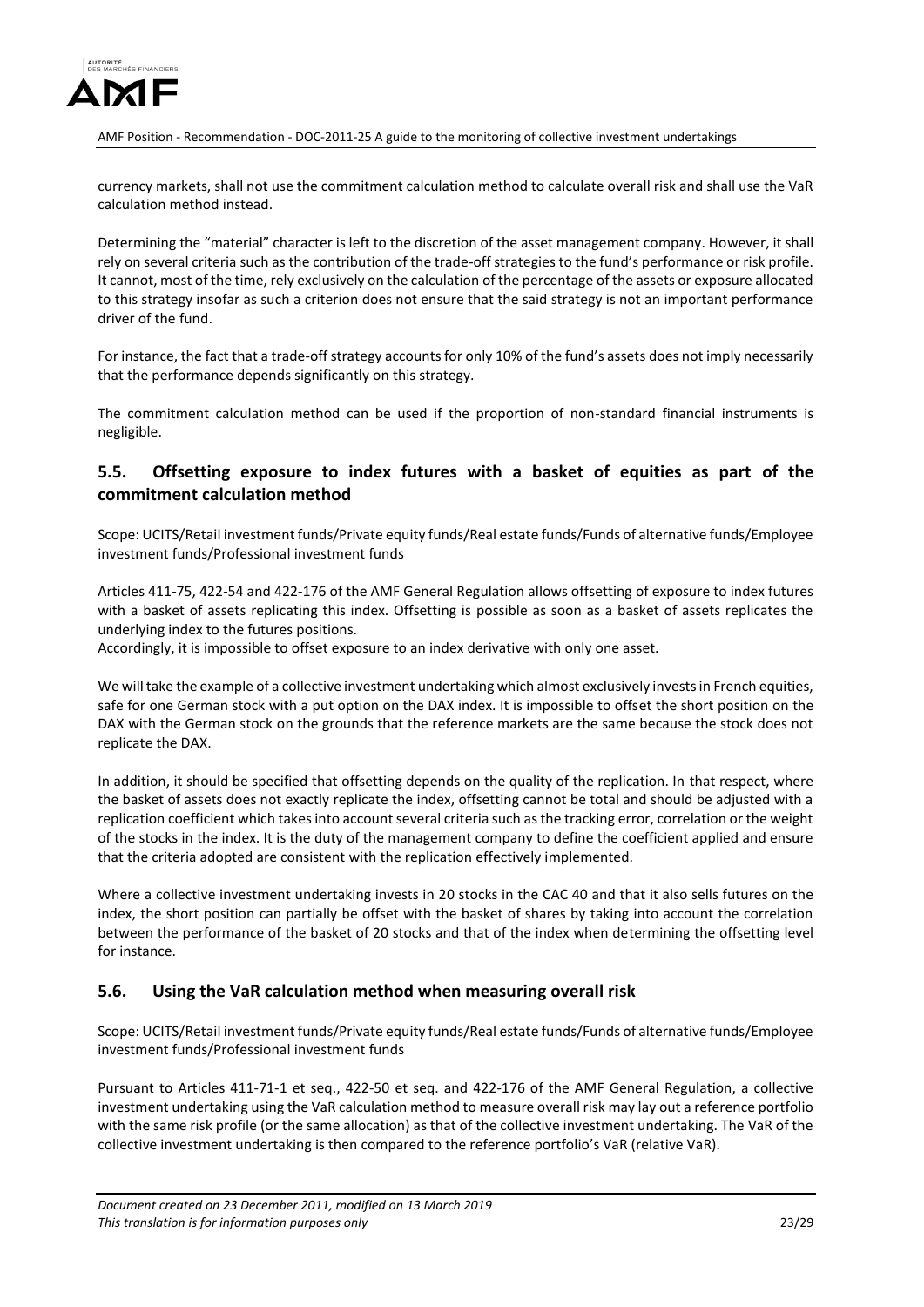

When the management company chooses not to lay out a reference portfolio, the regulatory requirements governing overall risk command that the VaR of the collective investment undertaking be compared to a fixed threshold (absolute VaR).

It shall be reminded that:

- this choice must be justified;

- a collective investment undertaking which fails to comply with the requirements of the predetermined calculation method cannot change its method ("breach");

- if the risk profile can easily change, the relative VaR cannot be used;
- the reference portfolio is based on a non-leveraged benchmark (with not leverage effect).

#### <span id="page-23-0"></span>**5.7. Distinction between the historical VaR and the ex post VaR**

Scope: UCITS/Retail investment funds/Private equity funds/Real estate funds/Funds of alternative funds/Employee investment funds/Professional investment funds

The Autorité des Marchés Financiers noticed, in the context of monitoring collective investment undertakings and asset management companies, that there seems to be confusion between the notions of historical VaR and ex post VaR.

The historical VaR is one of the methods usually used by the financial industry to calculate the VaR. It is based on the assumption that the distribution of returns observed from the historical data will happen again in the future. It consists of reconstituting the return history of the static portfolio on the basis of the historical returns of the different risk factors present in the portfolio at the time of calculation and over the time period considered and then determining the percentile of the series obtained corresponding to the target confidence level.

Where there are 250 historical data and where the confidence level stands at 99%, the historical VaR is the third value in the ordered list of the portfolio's reconstituted performances.

The ex post VaR is the maximum dynamic loss suffered by the real portfolio over a set time frame, depending on a determined confidence threshold in a given time period.

If the ex post VaR (99%, 1 day) of a fund over a twelve-month period is 3%, this means that the fund achieved a daily performance of more than [-3%] in 99% of the cases in the past year.

In a nutshell, the historical VaR measures the ex ante risk and makes it possible to estimate the probabilistic loss suffered by a portfolio on the basis of its composition at the time of calculation while the ex post VaR is a result that reflects the dynamic behaviour of the portfolio afterwards.

## <span id="page-23-1"></span>**5.8. Backtesting VaR models**

Scope: UCITS/Retail investment funds/Private equity funds/Real estate funds/Funds of alternative funds/Employee investment funds/Professional investment funds

Pursuant to II of Article 15 of Instruction 2011-15, the VaR models used need to be backtested in order to ensure that the net asset value of the collective investment undertaking is consistent with the risk measurement procedures used.

The backtesting method has to be defined by the asset management company and it must suit the strategies implemented and the management methods adopted.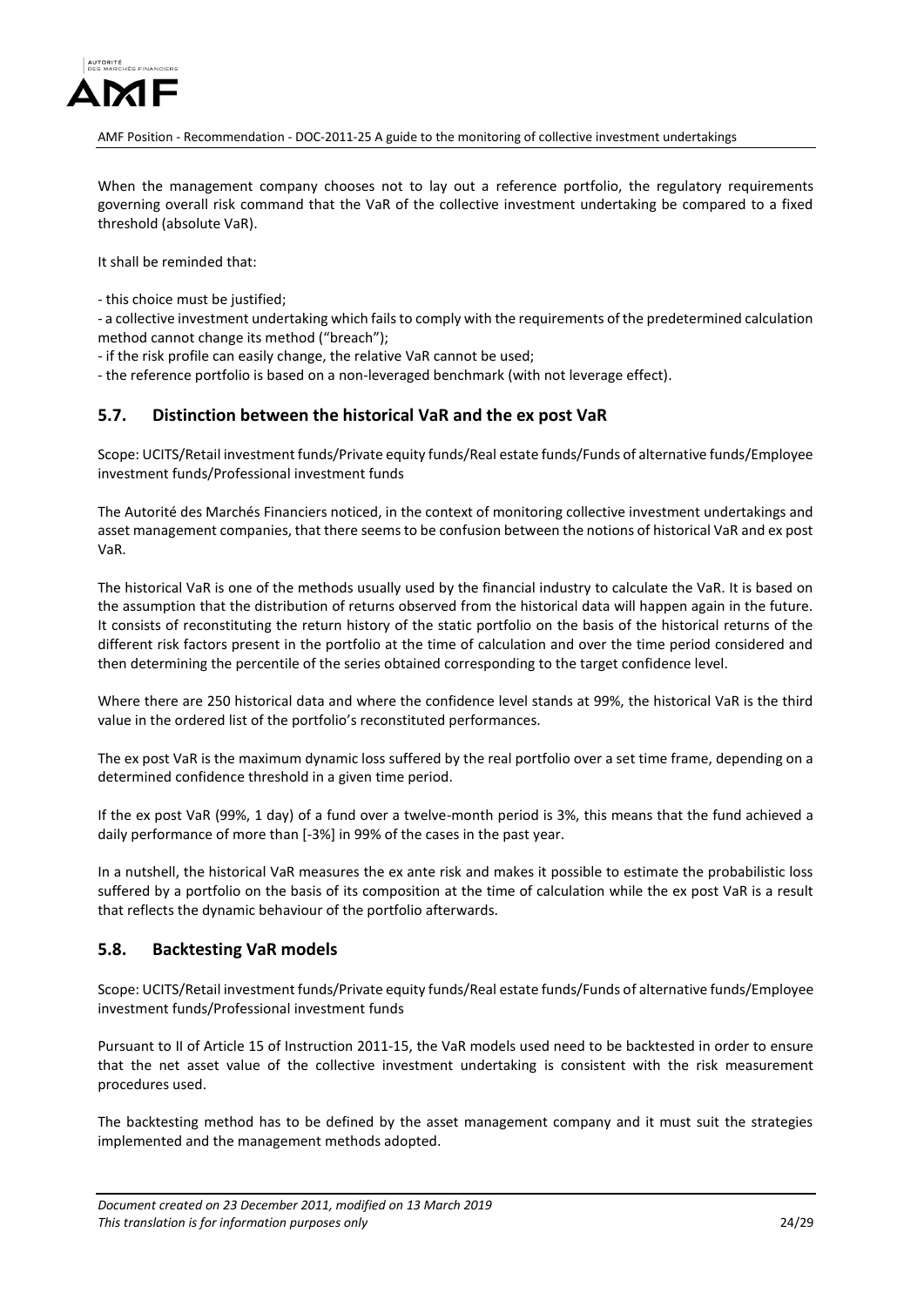

We will take the example of a collective investment undertaking which calculates its VaR (99%, 20 days) at each net asset value determination date.

As part of the backtesting process, the management company can, for instance, compare the weekly performance of the collective investment undertaking with the estimated probabilistic loss measured by the VaR and, then, count the number of times when the performance has been lower than the VaR over the time period considered. The overshooting percentage (also called exceptions) can then be compared to the 20% threshold (to which it is assumedly very close), which is the risk threshold corresponding to the confidence threshold for calculating the VaR (99%)

Conversely, comparing the fund's ex post VaR to the risk threshold may not be considered, in most cases, the only sufficient backtesting method to validate a model, although it allows a preliminary consistency check.

## <span id="page-24-0"></span>6. INFORMATION TO INVESTORS

## <span id="page-24-1"></span>**6.1. Determining the investment objective on the basis of market assumptions made by the management company**

Scope: Collective investment undertakings

The management company shall ensure that the investment objective of the collective investment undertaking is consistent with the investment strategy it looks to implement to reach the said objective, in particular when it plans setting a quantified performance objective. Indeed, although the latter is not a commitment to results, it shall nevertheless be defined on the basis of assumptions likely to occur.

Asset management companies which carry out simulations of past performances to justify setting a performance objective in the Key Investor Information Document (KIID) and in the prospectus of a collective investment undertaking shall be able to take into consideration the limits of the simulation carried out and the particular circumstances (notably specific market conditions) of the time period over which these simulations are carried out. It is necessary that the quantified performance objective be consistent with the nature of the risks entailed by the investment strategy.

In the case of equity markets yielding an annual return on investment of 7% over a five-year time period, an equity collective investment undertaking, managed on the basis of a backtested quantitative model over a three-year time period of strong rally in the equity markets, cannot set an annual performance objective of 10% on this basis alone.

## <span id="page-24-2"></span>**6.2. Consistency of certain types of UCITS transformations or of certain movements in liabilities with the information provided to investors**

Scope: Collective investment undertakings

In the case of some specific transformations of collective investment undertakings (for instance, the transformation of a UCITS into a feeder UCITS or the opposite, mergers), the management company shall ensure that the practical arrangements for the transformation are not likely to undermine the exposure to which investors are entitled under the prospectus predating and postdating the transformation.

We will take the example of an index UCITS replicating the CAC 40 index which becomes the feeder fund of a master UCITS, yet using the same management strategy. It seems natural that investors in the fund should not be temporarily desensitised to price movements in the CAC 40 index during the transformation. They shall continue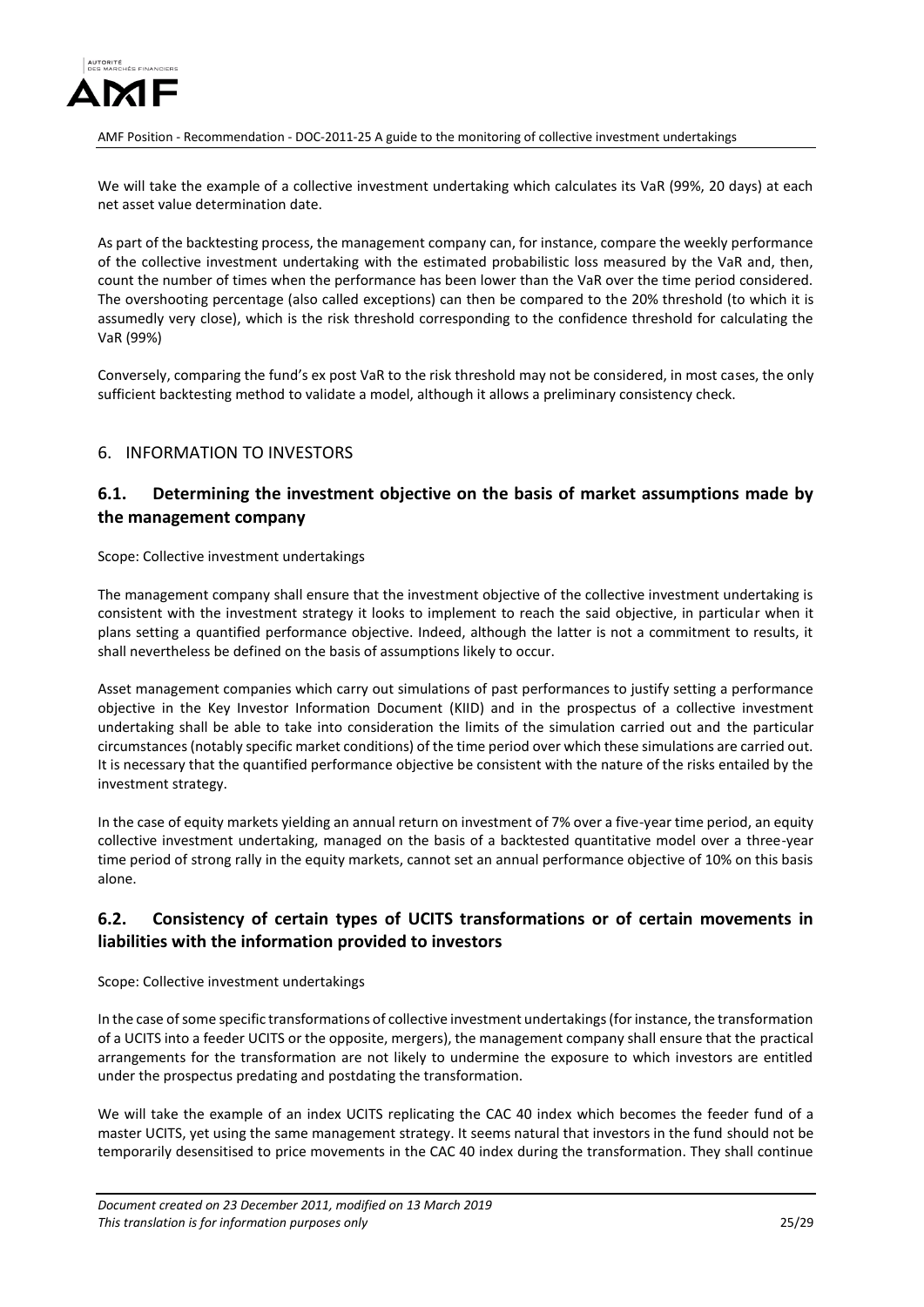

to benefit from an index-based management strategy without being impacted by the transformation procedures (deadline for subscribing for units in the master fund, subscription net asset value, valuation procedures).

Similarly, where these transformations result in important subscription/redemptions orders, the management company shall ensure:

- on the one hand, that these movements in the liabilities do not result in important changes in the risk profile of the collective investment undertaking which may affect investors who retain their units during the interim period; - on the other hand, that these movements in the liabilities do not result in excessively high friction costs associated with changes in the assets under management.

Accordingly, a management company which is aware that some of its investors intend to transform their direct exposure to a collective investment undertaking into exposure to this undertaking through a feeder collective investment undertaking shall take steps to ensure that the exposure of the collective investment undertaking to equities does not vary disproportionately during the successive divestment and reinvestment stages and that other investors in the collective investment undertaking are not impacted by the transaction or commission fees associated with these sharp movements in the structure of the fund's liabilities.

## <span id="page-25-0"></span>**6.3. Mergers and information to investors**

Scope: Collective investment undertakings

Overall, mergers are carried out by exchanging units in the receiving collective investment undertaking for units in the absorbed collective investment undertaking. Although this action is not considered a subscription, and consequently not strictly governed by the investment conditions of the receiving collective investment undertaking, the merger shall not aim at circumventing the receiving collective investment undertaking's investment conditions. Thus, it is the duty of the management company to ensure, prior to the launch of the merger, that the conditions for purchasing units or shares in the receiving collective investment undertaking are equivalent to the conditions for purchasing units or shares in the absorbed collective investment undertaking which prevailed when it was marketed.

For instance, if the subscription amount of the receiving collective investment undertaking is lower than €100,000 while the subscription amount of the absorbed collective investment undertaking is €1,000, the planned merger would allow investors in the absorbed collective investment undertaking to invest in the receiving collective investment undertaking although the investment conditions of the two are different. Conversely, if the subscription amount of the absorbed collective investment undertaking is €1,000 and the receiving collective investment undertaking is transformed prior to the merger in order to align the investment conditions of the receiving collective investment undertaking with those governing the absorbed collective investment undertaking, the investment conditions of the two collective investment undertakings are then equivalent and the merger may be completed.

Besides, in the specific case of mergers involving a receiving fund offering several categories of units, if the units held by investors in the absorbed fund are transferred to a single category of units for practical reasons, the draft letter to be sent to the investors shall:

- highlight the existence of other categories of units;

- offer investors who meet the investment conditions the possibility to transfer their assets to the category of their choice in order to benefit from more favourable tariff conditions.

#### <span id="page-25-1"></span>**6.4. Informing investors about the guaranteed principal amount**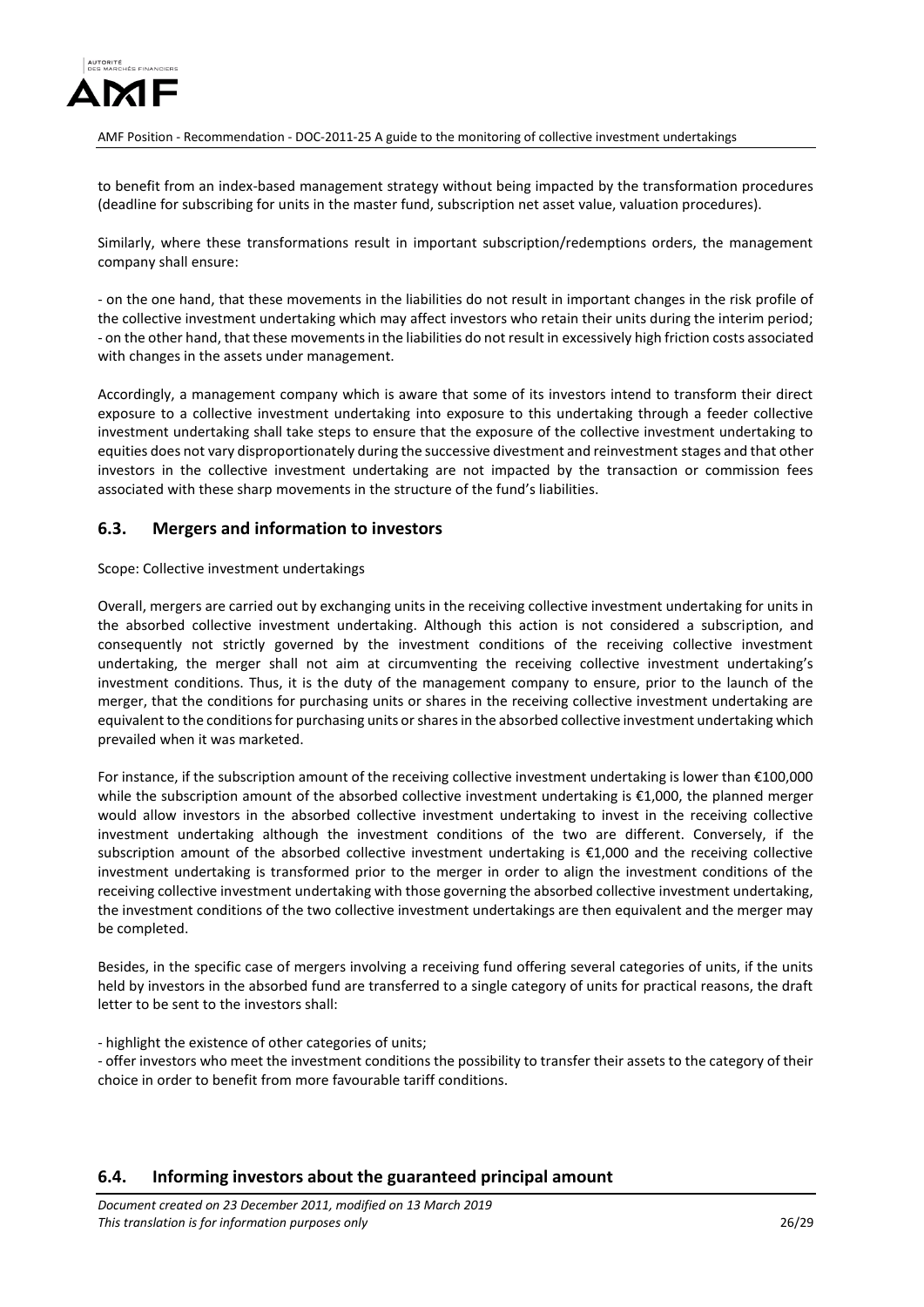

Scope: UCITS/Retail investment funds/Private equity funds/Real estate funds/Real estate investment trusts/Funds of alternative funds/Professional investment funds/Professional real estate funds/Declared funds/Employee investment funds/Film investment funds

Where a collective investment undertaking or investors in a collective investment undertaking are being offered a redemption guarantee for some or all of the invested capital, investors shall be informed precisely about the amount of the guarantee in the regulatory documents.

For instance, if the guarantee does not cover the subscription fees, this should be mentioned in the regulatory documents. Similarly, if the guarantee is before tax, this information shall be clearly mentioned in order to provide investors with accurate information.

See also AMF Position-Recommendation DOC 2011-24 and AMF Position-Recommendation DOC 2011-05.

# <span id="page-26-0"></span>**6.5. Consistency of the information provided in the Key Investor Information Document (KIID) and in the prospectus with the information disseminated in the marketing materials of the collective investment undertaking**

Scope: Collective investment undertakings

The information disclosed in the Key Investor Information Document and in the prospectus when the collective investment undertaking files for approval shall always be consistent with the information disclosed in the marketing materials. Management companies are required to pay particular attention to this issue.

The marketing materials of a collective investment undertaking which promotes an investment strategy based on the selection of small caps from emerging countries cannot possibly suggest that this investment outperforms a European blue-chip index.

This remark may also apply to the regulatory documents released by the collective investment undertakings which do not articulate a key investor information document and prospectus.

## <span id="page-26-1"></span>**6.6. Marketing AIFs reserved for 20 investors**

#### Scope: AIFs

Reserved AIFs shall not be listed, advertised, sold or be subject to any other type of solicitation to the general public. This category of investors is intended to subscribe to AIFs incorporated on demand of a limited number of investors (a maximum of 20 persons). The funds concerned shall not be actively marketed, even though they are aimed at a limited number of investors.

Besides, the fact that these funds are reserved for specific investors implies that the regulatory documents they release are not available to the general public. For purposes of consistency, they cannot be communicated to funds open to all investors since this would be like distributing to the general public funds which are meant to be held by a limited number of investors.

# <span id="page-26-2"></span>**6.7. Transformation of a fund established with a pre-determined time horizon (excluding formula funds)**

Scope: Collective investment undertakings, excluding formula collective investment undertakings

#### Dissolution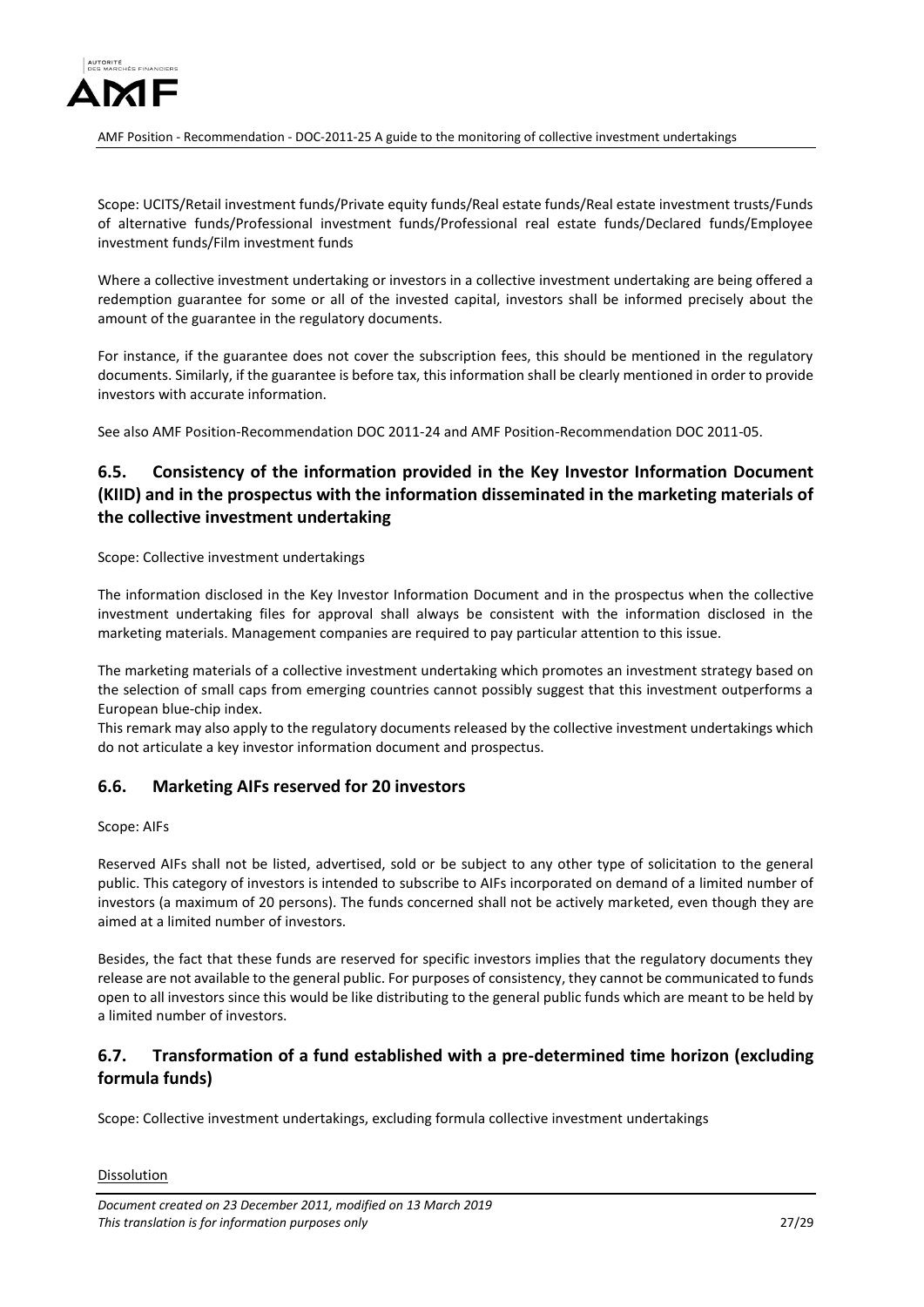

Several funds have filed with the AMF for early dissolution before the maturity date initially set for the management strategy.

These files are particular insofar as dissolution would occur before the planned maturity date, thereby allowing investors to have their units or shares redeemed before the end of the investment period on the basis of which they subscribed and on the basis of which the collective investment undertaking should have been managed initially. Moreover, where investors have their capital guaranteed at maturity, early dissolution would prevent them from benefiting from this guarantee within the anticipated timeframe.

These files require that the right balance be found between investor protection and the requirements imposed on the management companies. Indeed, these requirements can prove to be so stringent that early dissolution becomes preferable, in the interests of the investors, to continuing to manage the fund. This may be the case where a fund using an insurance portfolio strategy is forced to invest in monetary assets because of a sharp decline in the markets.

The AMF shall then review the conditions under which the management company takes into account the interest of the investors and the potential loss they could suffer, the loss of opportunity, the subscription fees and the other costs associated with the dissolution.

#### Transformation

Some management companies have developed and marketed collective investment undertakings according to a pre-determined maturity date and wish to transform these products into similar products at maturity.

It is desirable that these transformations give rise to a positive action by the investor so that its subscription in the fund is not tacitly extended. However, failing this, it is possible to change a collective investment undertaking built for, and marketed over, a pre-determined time period which has expired into a product using the same investment strategy and having the same time horizon, provided that the following conditions are met:

the new fund shall leave enough time to investors to make their investment decision (i.e. holding their units) depending on the frequency of the net asset value calculation and have their exposure to dynamic assets renewed at the end of this period only. During this period, investors shall have the possibility to redeem units free of charges.

Example:

- o a two-week time period for a fund with weekly liquidity is not enough.
- o a one-month period for a fund with daily liquidity is a possible option.
- the information provided to investors, by mail and before the fund expires, shall contain several pieces of information. It shall specify that the new investment product has been conceived in continuity with the preceding investment and the management procedures shall be stipulated. A new investment objective shall be proposed by the asset management company. Two assumptions shall be proposed in the letter:
	- $\circ$  should the investor wish to recover the capital initially invested, or should he decide to shift to a new investment profile, it must be offered the possibility to have its shares redeemed.
	- $\circ$  conversely, should the investor wish to invest in a similar product and subscribe for units in a fund with a pre-determined investment period, the asset management company shall inform the said investor that it retains its units and that it holds units in the new fund.

# <span id="page-27-0"></span>7. MONITORING OF EXCHANGE-TRADED FUNDS (ETFS)